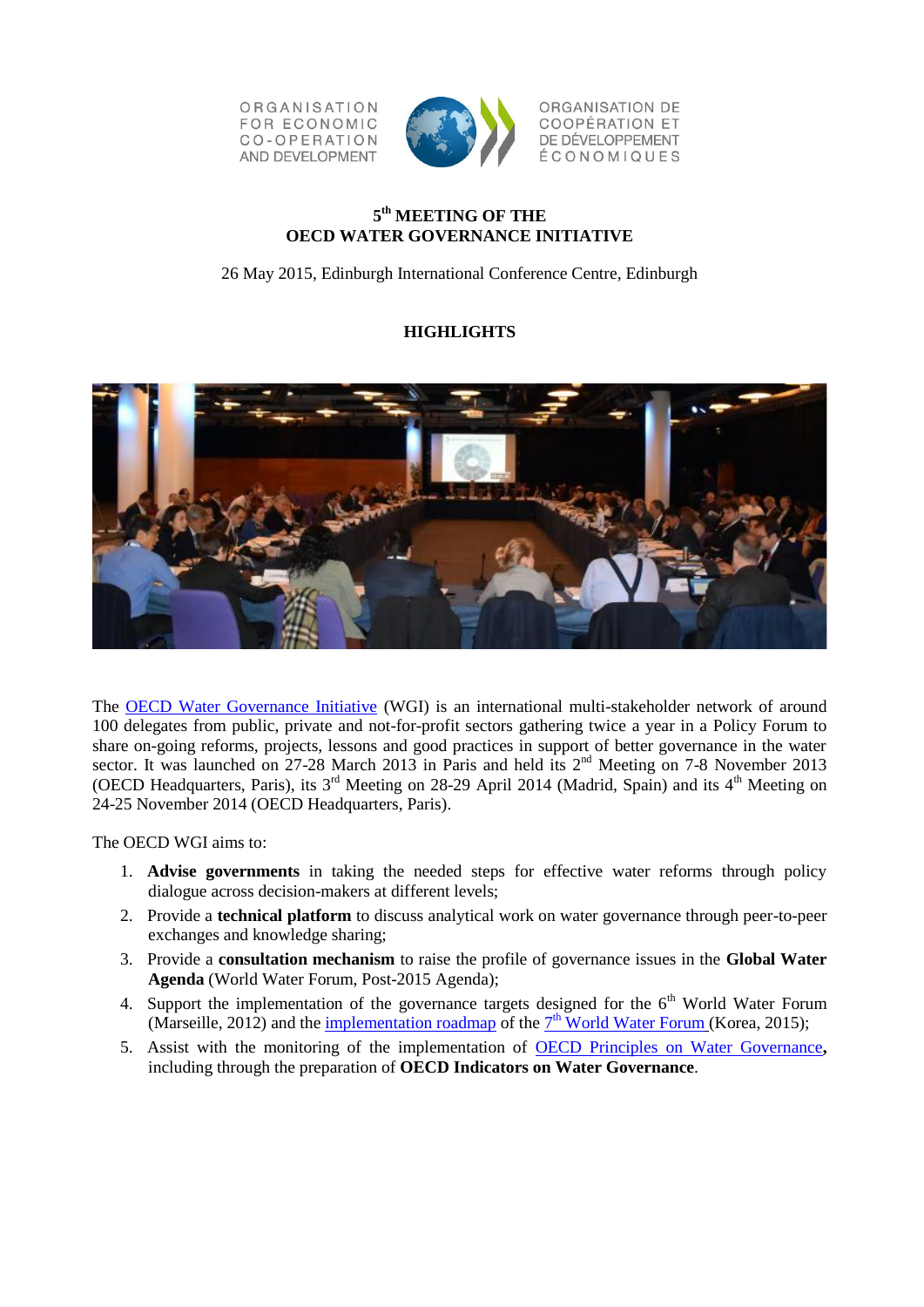# **TABLE OF CONTENTS**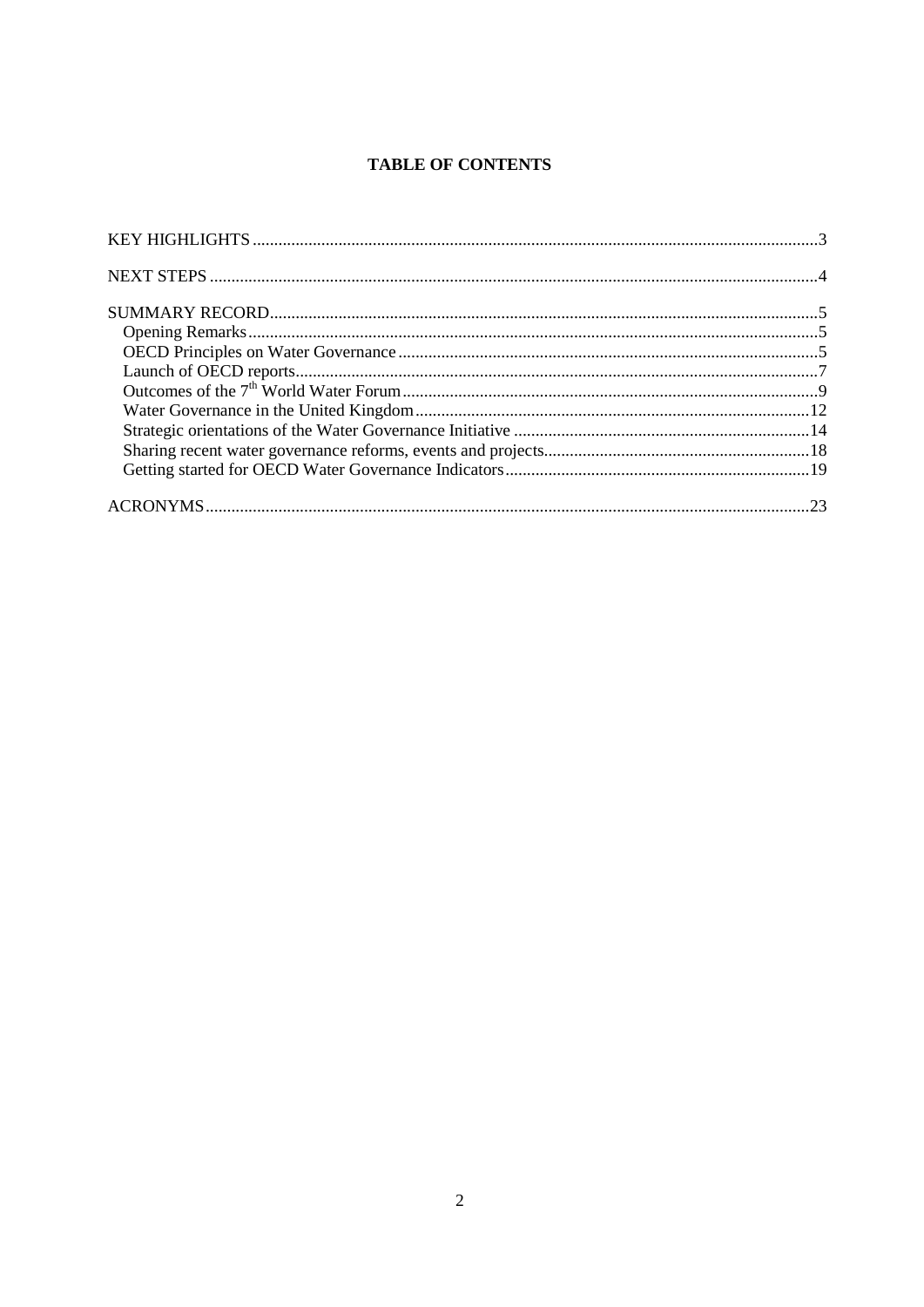# <span id="page-2-0"></span>**KEY HIGHLIGHTS**

1. The 5<sup>th</sup> WGI meeting was held in Edinburgh, Scotland, and gathered more than 70 WGI members and 15 observers<sup>1</sup>. In all, 15 countries were represented as well as major stakeholders and organisations within and outside the water community.

- 2. The meeting had the following objectives<sup>2</sup>:
	- Follow-up on the outcomes of the governance sessions of the  $7<sup>th</sup>$  [World Water Forum](http://eng.worldwaterforum7.org/main/) (Korea, 12-17 April 2015);
	- **Share experience** on water governance reforms, initiatives and events, with a zoom on the United Kingdom.
	- Discuss **ways forward** for the WGI, building on the **Satisfaction Survey** results;
	- Discuss the scoping note on **Water Governance Indicators** to be developed through a bottom-up and multi-stakeholder process;
- 3. Delegates **WELCOMED** the key achievements of the WGI since the  $4<sup>th</sup>$  meeting:
	- The approval of the [OECD Principles on Water Governance](http://www.oecd.org/gov/regional-policy/OECD-Principles-on-Water-Governance-brochure.pdf) by the Regional Development Policy Committee on 11 May 2015 and their backing by Ministers at the [OECD Ministerial Council](http://www.oecd.org/mcm/)  [Meeting](http://www.oecd.org/mcm/) on 4 June 2015. The Principles set standards for more effective, efficient and inclusive design and implementation of water policies. They were developed using a multi-stakeholder approach within the WGI and were endorsed by a large number of public, private and non-profit organisations at the 7<sup>th</sup> World Water Forum, 13 April, Korea, through the [Daegu Declaration](http://www.oecd.org/gov/regional-policy/Daegu-Multi-stakeholder-Declaration.pdf);
	- The launch of two new **OECD reports** at the 7<sup>th</sup> World Water Forum on "Stakeholder [Engagement for Inclusive Water Governance"](http://www.oecd.org/environment/stakeholder-engagement-for-inclusive-water-governance-9789264231122-en.htm), as a tangible output of the activities carried out by working group n<sup>o</sup>l of WGI, and ["The Governance of Water Regulators"](http://www.oecd.org/gov/the-governance-of-water-regulators-9789264231092-en.htm) as a valuable input to the activities of working group n°2;
	- The stimulating and productive discussions carried out at the  $7<sup>th</sup>$  World Water Forum as part of the "**Effective Governance**" theme co-ordinated by the WGI, with the contribution of FAO, K-Water, Water Youth Network and Asan Institute of Public Policies, which outcomes are summarised in a brochure available [online.](http://www.oecd.org/gov/regional-policy/Outcomes-governance-7thForum.pdf)

4. Delegates **AGREED** that, after a two-year experimental period, the WGI proved its value added and should continue its activities, taking into consideration that:

- The WGI **Satisfaction Survey** reveals a very high satisfaction rate of WGI members, most of whom are willing to play a more active role
- Room for improvement of WGI is possible to fit the structure to the new functions (i.e. assist with the monitoring the OECD Principles on Water Governance) and to better harness the expertise and comparative advantage of each member (i.e. knowledge, network, daily activities, etc.);
- The 7<sup>th</sup> World Water Forum's *[Implementation Roadmap](http://ams.worldwaterforum7.org/progress.asp?s_theme_cd=010130)* on *Effective Governance* provides a useful framework to implement the OECD Principles on Water Governance (using indicators and communication strategies), all the while making synergies with the post-2015 development agenda to ensure continuity up to the  $8<sup>th</sup>$  World Water Forum (2018, Brasilia);

<sup>&</sup>lt;sup>1</sup> Click [here](http://www.oecd.org/gov/regional-policy/Participants_5th_WGI.pdf) to see the list of participants.

 $\frac{1}{2}$  Click [here](http://www.oecd.org/regional/regional-policy/Agenda-5th-WGI-Meeting.pdf) to consult the agenda of the meeting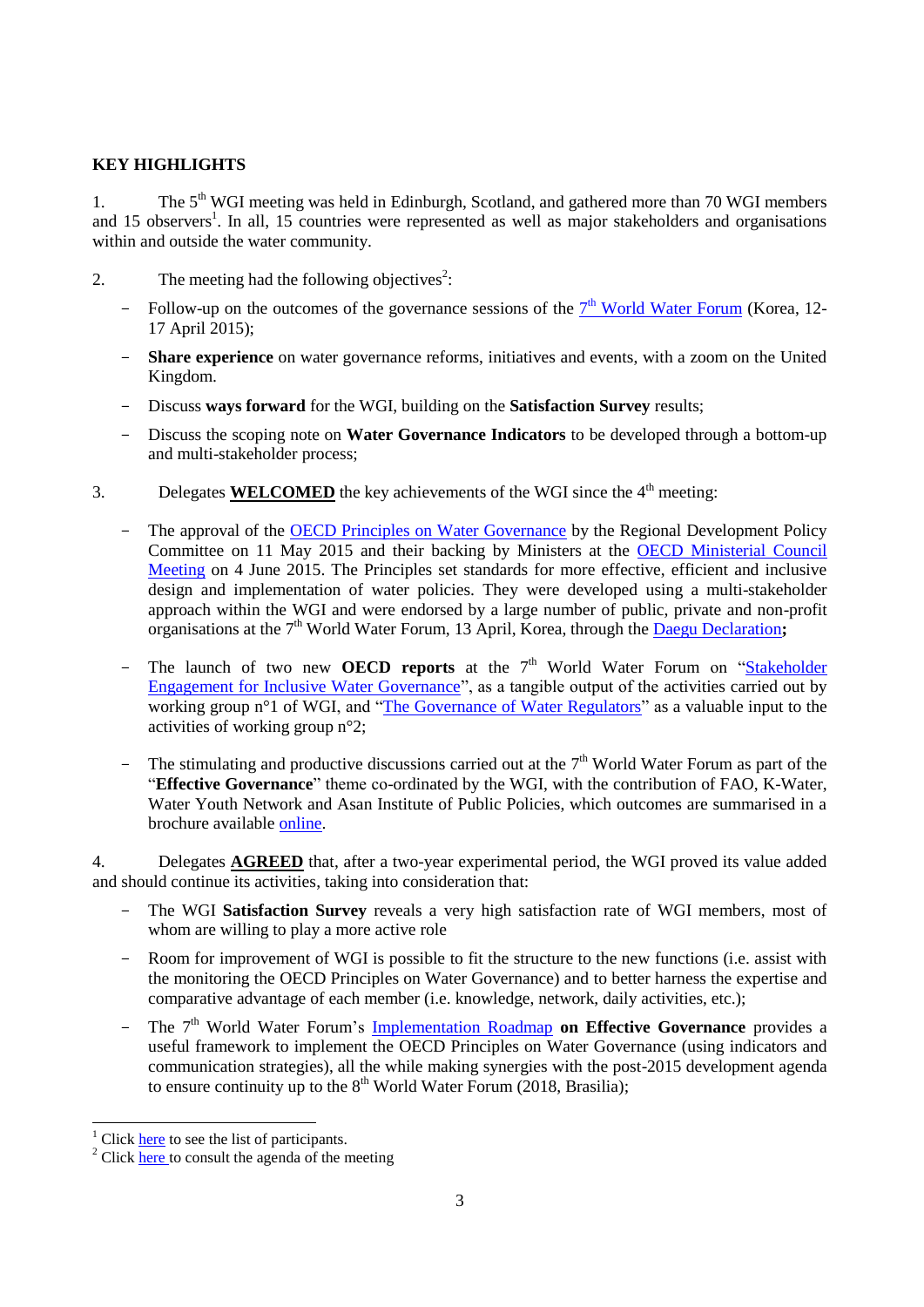- The scoping note on **OECD water governance indicators** provides a valuable framework to define input, process, and outcome indicators to measure governance in the water sector through quantitative, qualitative, operational, and objective-driven metrics reflecting different scales while remaining practical, participatory, relevant and real;
- 5. Delegates **SHARED** experience, views and knowledge on:
	- $\checkmark$  The [5+5 Mediterranean Strategy for Water,](http://www.emwis.org/initiatives/5et5) co-ordinated by Spain and Algeria, which aims to support regional sustainable growth, preserve water quality and social prosperity, provide access to water for all, and exchange knowledge across Northern and Southern Mediterranean countries;
	- **WIN's** [Water Integrity Global Outlook](https://waterintegritynet.files.wordpress.com/2014/10/waterintegrityoutlook2015_outline.pdf)**,** expected for World Water Day 2016, which will provide evidence for policy makers to support water integrity more broadly and to support the implementation of Principle n°9 on integrity and transparency of the OECD Principles on Water Governance;
	- **UNESCO-IHP** [Global Groundwater Governance](http://www.groundwatergovernance.org/) project, conducted with the GEF, FAO, the World Bank and IAH across 96 countries, which concluded with a Framework for Action to provide policy makers with science-based guidelines for informed decision making on groundwater management;
	- **SIWI's** [GoAL-WaSH Programme](http://www.undp.org/content/undp/en/home/ourwork/environmentandenergy/focus_areas/water_and_ocean_governance/water-supply-and-sanitation/goal-wash.html) and [Action Platform on Source to Sea management](http://programme.worldwaterweek.org/sites/default/files/birgitta_liss_lymer._upload_an_action_platform_on_source_to_sea_management_-_intro.pdf) that aim to support integrated and innovative approaches to governance and management from source to sea and to generate and share knowledge on effective approaches and valuable experiences;
	- **GWP-MED/SIWI** joint [Capacity Building programme for integrity](http://www.watergovernance.org/integrity/MENA) in Jordan, Lebanon, Morocco, Palestine and Tunisia, targeting youth, women, civil society, managers and decision makers to raise awareness and foster high level dialogue on water integrity with decision makers;
	- **Scotland's** [Hydro-Nation](http://www.gov.scot/Topics/Business-Industry/waterindustryscot/ScotlandtheHydroNation) concept, which strives to maximise the value and benefits of water, through new legislation to raise the profile of water in the economy and society, and extensive knowledge sharing as part of a newly-created multi-stakeholder forum to think collectively of solutions and ways forward in the water sector;
	- **France**'s [on-going reforms](http://www.gouvernement.fr/action/la-reforme-territoriale) on biodiversity in the water sector and the role of local authorities in supplying water and sanitation services.

# <span id="page-3-0"></span>**NEXT STEPS**

- $6$  July 2015: Written comments on the Inventory/scoping note on water governance indicators, and dissemination to members of the synthesis paper on the satisfaction survey;
- $\checkmark$  **September 2015**: Strategic, forward-looking paper & revised ToR of WGI for written comments;
- **September-October 2015**: Renewal of membership to the WGI for 2015-2018, with agreed-upon and tailored in-kind contributions to the activities;
- $\checkmark$  2-3 November 2015: Discussion and approval of the strategic paper and ToR at the 6<sup>th</sup> WGI Meeting (OECD Headquarters, Paris).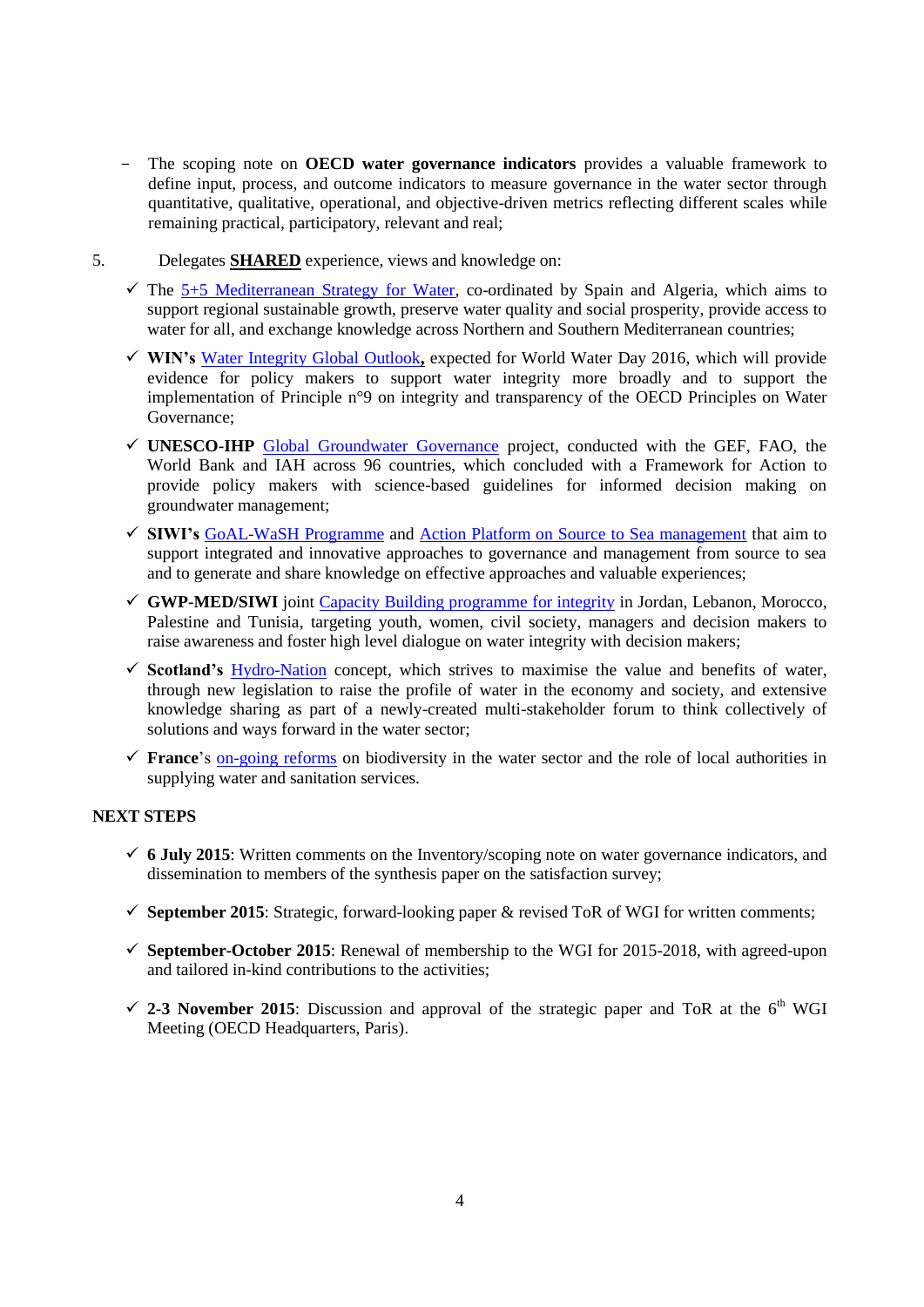## <span id="page-4-0"></span>**SUMMARY RECORD**

## <span id="page-4-1"></span>*Opening Remarks*

- 6. The Chair welcomed delegates and shared updates since the  $4<sup>th</sup>$  WGI meeting (24-25 Nov. 2014):
	- The WGI co-ordinated the "Effective Governance" stream at the  $7<sup>th</sup>$  [World Water Forum](http://eng.worldwaterforum7.org/main/) (12-17 April 2015, Korea), including a [high-level panel](http://www.oecd.org/gov/regional-policy/principles-on-water-governance-from-vision-to-action.htm) on the OECD Principles on Water Governance in the presence of OECD Secretary General Angel Gurría. A [brochure](http://www.oecd.org/gov/regional-policy/Outcomes-governance-7thForum.pdf) on the outcomes of the governance-related sessions at the Forum is available online;
	- The Daegu multi-stakeholder Declaration has gathered 65 signatures from organisations and stakeholder groups in support of the [OECD Principles on Water Governance.](http://www.oecd.org/gov/regional-policy/OECD-Principles-on-Water-Governance-brochure.pdf) The latter were approved by the OECD Regional Development Policy Committee on 11 May and received the backing from the Ministers of OECD's 34 countries on 4 June 2015.

7. Jon Rathjen, Water Industry Team leader in the Scottish Government, welcomed the delegates to the 5<sup>th</sup> Meeting of WGI, hosted as part of the 15<sup>th</sup> [IWRA World Water Congress.](http://worldwatercongress.com/) Scotland is convinced that water can play a major role in economic progress and that water governance is one of the key building blocks to manage water successfully and gain socio-economic and environmental advantages.

# <span id="page-4-2"></span>*OECD Principles on Water Governance*

8. Joaquim Oliveira-Martins, Head of the OECD Regional Development Policy division, congratulated the delegates on the adoption of the OECD Principles on Water Governance, an achievement resulting from a collective process relying on multiple consultations, expertise and feedback. The Principles provide an opportunity to discuss water issues for the first time at Ministerial level at OECD. They are the result of a long and sustained effort in a **bottom-up approach** through working groups' activities and milestones events. They focus on the *effectiveness* of water governance by covering issues of clear allocation of roles and responsibilities, relevant scale(s), policy coherence and capacity; *efficiency* of water governance, covering dimensions of data and information, the governance-financing nexus, regulatory frameworks and innovative governance; and *trust and engagement* in water governance, with integrity and transparency, stakeholder engagement, trade-offs across users, territories and generations, monitoring and evaluation.

9. Since the first discussion on the draft Principles at the  $4<sup>th</sup>$  [WGI meeting,](http://www.oecd.org/gov/regional-policy/OECD-WGI-4th-Meeting-Highlights.pdf) extensive consultations have been carried across OECD members to build consensus on substance. The Principles were presented and discussed in several OECD committees and subject to three rounds of written comments by member states. A [specific session](http://www.oecd.org/gov/regional-policy/principles-on-water-governance-from-vision-to-action.htm) on the Principles on Water Governance was held at the 7<sup>th</sup> World Water Forum in the presence of OECD Secretary General Angel Gurría, whom was handed the Daegu multi-stakeholder Declaration gathering 65 signatures from major stakeholder groups welcoming **t**he Principles, committing to mainstream them into their activities and practices, and willing to further engage in developing indicators to monitor their implementation.

10. The Principles were discussed at the 33<sup>rd</sup> session of the Regional Development Policy Committee on 29 April. The Committee is the host of the WGI within the OECD structure and as such, it is the responsible authority that has the oversight for water governance discussions at the OECD. Eighteen countries spoke at the meeting and the large majority was very satisfied with the content of the Principles, with several of them praising the participatory process behind their development, including across various ministries within their respective countries. Some countries noted that the Principles are **much in line** with their agendas on water governance, and that they can provide a tool for policymakers, especially in the light of the [SDGs discussion.](https://sustainabledevelopment.un.org/post2015) The OECD Principles on Water Governance were approved on 11 May 2015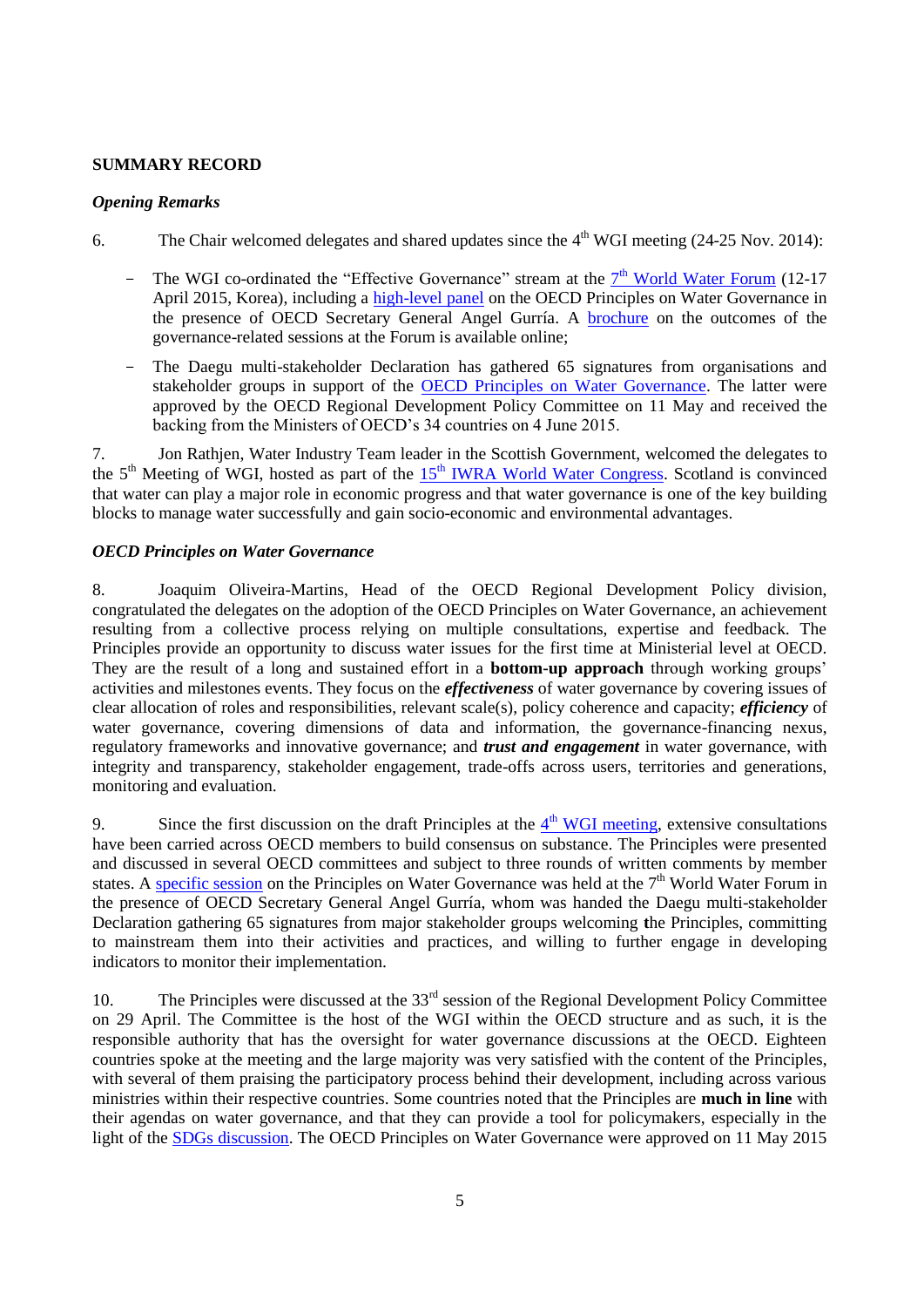and were welcomed by the OECD Council (monthly gathering of Ambassadors) on 13 May 2015, before they were transmitted to the [Ministerial Council Meeting,](http://www.oecd.org/mcm/) the highest level gathering at OECD, on 3-4 June in Paris.

11. Looking ahead, the WGI has a key role to play in supporting the implementation of the Principles, following the same bottom-up and multi-stakeholder approach. WGI members' expertise will be critical to develop **OECD Water Governance Indicators** in the coming months. Furthermore, the OECD is currently up-dating its legal instruments on water and a consolidated OECD Recommendation on Water is under preparation, which would feature the Principles on Water Governance. The OECD looks forward to working with the WGI and ensuring that the network is consulted along the process to benefit from members' feedback, alongside the work of member states.

### *Group discussion*

12. The Netherlands expressed its gratitude to OECD and the WGI for the work accomplished on the Principles. As Chair of the **OECD Ministerial Council Meeting**, the Dutch government followed closely the discussions around the Principles, and welcomed the text as a critical framework to address water governance issues. It will essential for the WGI to make sure that the Principles on Water Governance are incorporated into a broader OECD Recommendation on Water.

13. GWP commanded the OECD for adopting a bottom-up approach in the development of the Principles. Looking forward, it will be crucial to support their dissemination in **non-OECD countries** as well, and to link this effort to the work of the [post-2015 development agenda](https://sustainabledevelopment.un.org/post2015) in order to ensure the two processes move toward a common initiative for sustainable development.

14. Turkey carried extensive consultation with the OECD Secretariat in the last few weeks and, while it does not fully agree on certain sensitive issues in the document, it has joined the consensus with the best intentions. It was underlined that the Principles should not pre-empt future OECD work on water in general, and the development of a new overarching Recommendation on water in particular. Turkey called for future OECD Recommendation on water to be realistic and implementable and to address concerns and sensitivities of all member states.

Several members stand ready to support the implementation of the Principles:

- Deltares complimented the adoption of the Principles and looks forward to working with the WGI on their implementation. The focus could be on expanding the Principles to non-OECD countries with indicators and data collection, using existing databases. These indicators should look at the **performance of the water sector** comprehensively (i.e. floor risk prevention, groundwater management) so that governance is not isolated;
- AgroParisTech pointed out that the Principle n°2 on appropriate scales should also consider scales related to **water transfers across basins**, which implies to work with governments, basin organisations and other sectors as well;
- Spain was highly supportive of the OECD Principles throughout their development and stands ready to contribute to their implementation; and
- Suez Environnement highlighted the process and the outcomes of developing the OECD Principles as remarkable, and will support their **dissemination** across its networks and partners.

15. The World Water Council congratulated the OECD and the WGI for the work accomplished between the 6<sup>th</sup> and 7<sup>th</sup> World Water Fora and wishes to see the **success perpetuates** up to the 8<sup>th</sup> Forum.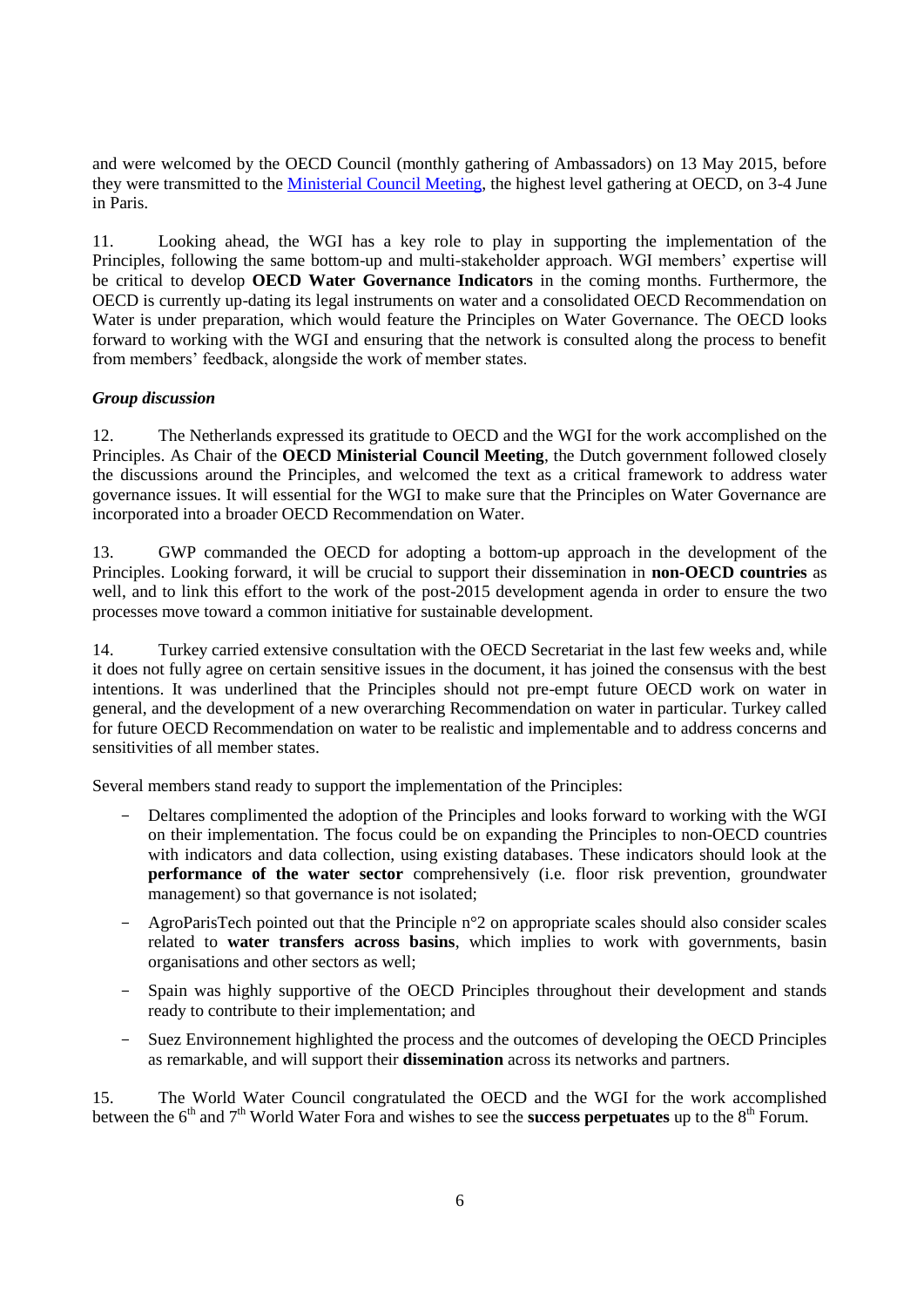16. Portugal welcomed the interesting process of achieving consensus on a complex issue such as water governance. Indeed, water governance requires a certain balance between *adaptation* and *continuity* when both are needed to simultaneously open governance systems to innovation. It requires balancing decentralisation and co-ordination and combining *financial sustainability* with *social concerns* to have self-supported systems and an industry that is profitable while socially acceptable. Furthermore, stakeholder engagement needs to include *direct* and *representative* democracy to have many actors at the table but also some governmental authority to keep a fair playing field. These contradictions made it very interesting for the WGI to be part of the development of the Principles, and while political compromises were necessary, it is a success that will be praised and put into practice in the future.

17. WIN highlighted that some OECD countries were very actively engaged in the development of the Principles, which shows that governance is a critical topic. The Principles have triggered discussions within countries and should be used as a **dialogue tool** to continue consultation at the national level and to **collect good practices** at different scales. The role of the WGI will be to facilitate these dialogues, starting with a group of pilot countries, linking also to the Sustainable Development Goals and to the development of the broader OECD Recommendation. The WGI policy-oriented platform should contribute to the development of instruments for monitoring the implementation of the Principles.

18. IWRA welcomed the WGI at its  $15<sup>th</sup> IWRA$  World Water Congress and mentioned that the OECD Principles on Water Governance are already cited by the scientific community and practitioners as exemplary. The WGI should take part in the  $16<sup>th</sup>$  IWRA World Water Congress in 2017 in Mexico to report back on the progress achieved in the implementation of the Principles. It was also suggested that a specific edition of the Water International journal be dedicated to the topic of "water governance" to bring **scientific backing** to the Principles, in cooperation with some members of the WGI.

19. Ian Barker saluted the adoption of the OECD Principles and suggested to focus future activities in bringing evidence on their **practical implication**. As an example, lessons could be learn from the variety of regulatory approaches across the world to contribute to principle n°7, looking at both economic and environmental regulation.

20. UNESCO-IHP welcomed the contribution of the OECD Principles to raise the profile of governance in international discussions on water, in particular related to the SDGs.

21. The Secretariat called upon the WGI members to **disseminate** the Principles as broadly as possible after the OECD Ministerial Council Meeting. All countries willing to endorse the Principles will be welcomed. Future OECD policy dialogues on water governance will also be used to assess the performance of OECD and non-OECD countries in regards to the Principles. Furthermore, synergies could be sought with the **post-2015 development agenda** through the Principles as an input to the implementation of the SDGs. The forthcoming OECD Water Governance Indicators can help monitor the governance targets of water-related SDGs building on what exists and through partnerships for data collection.

### <span id="page-6-0"></span>*Launch of OECD reports*

22. The OECD report ["Stakeholder Engagement for Inclusive Water Governance](http://www.oecd.org/environment/stakeholder-engagement-for-inclusive-water-governance-9789264231122-en.htm)**"** was launched on 13 April 2015 at the 7<sup>th</sup> World Water Forum where **panellists** from different regions showcased **success stories** and **innovative tools** for inclusive decision-making on water. The report is the result of an 18 month policy dialogue, based on a survey across 215 institutions and 69 case studies. This is a tangible output of the Working Group n°1 led by the OECD, Suez Environnement and WBCSD and which followed a bottom-up, multi-stakeholder, and inclusive process in terms of collecting data, discussing findings and building consensus on the ways forward. It was extensively discussed and peer-reviewed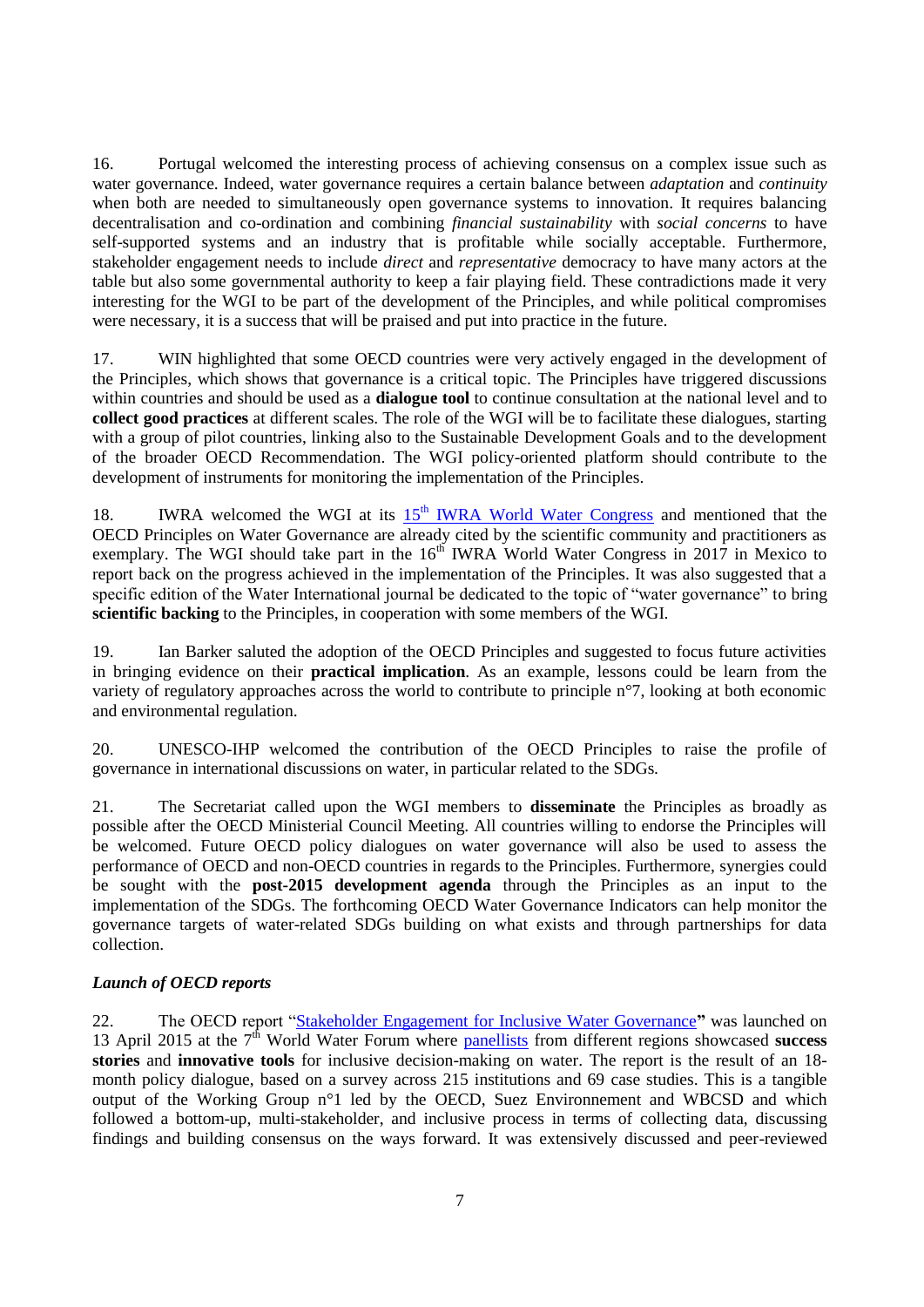during a specific session of the  $4<sup>th</sup>$  WGI meeting last November. This work involved organising two webinars in January and June 2014 and a [multi-stakeholder workshop](http://www.oecd.org/gov/regional-policy/Summary-OECD-workshop-19Sept2014.pdf) at OECD and a [specific session](http://www.oecd.org/gov/regional-policy/Summary-Lisbon-24Sept2014.pdf) at IWA World Water Congress in Lisbon in September 2014. The report concludes with 6 **basic principles** to get stakeholder engagement right, and a **Checklist for Public Action** with self-assessment questions and indicators for governments to figure out where they stand. The report also provides "**stakeholder profiles**" to look closer at the distinctive perceptions and experiences of each category of actors.

23. Looking ahead, the work on stakeholder engagement will focus on collecting best practices and developing indicators related to the Principle n°10 on Water Governance. The numerous case studies presented in the report will also be subject to more in-depth analysis to identify patterns across different forms of engagement, domains or contexts, and to elaborate tailored recommendations. The University of Rotterdam will work with the OECD towards publishing an article with **scientific evidence** from **comparative analysis** of the case studies detailed in the report. Those cases will also be more thoroughly and substantively reflected in the implementation handbook of the Principles on Water Governance in the coming 3 years.

24. Deltares presented the work done to apply the indicators on stakeholder engagement suggested in the OECD report to practical case studies as a **valuable framework** to evaluate engagement processes. Future activities could apply these indicators to case studies and communicate on the findings. Spain pointed out the need to engage further with **farmers and irrigators** as key stakeholders of water governance.

25. In the context of its contribution to the  $7<sup>th</sup>$  World Water Forum, the OECD also published a report on ["The Governance of Water Regulators"](http://www.oecd.org/gov/the-governance-of-water-regulators-9789264231092-en.htm), building on a 2-year project carried out within the OECD [Network of Economic Regulators](http://www.oecd.org/gov/regulatory-policy/ner.htm) (NER). The report documents the growing trend in the establishment of **dedicated regulatory authorities in charge of regulating water services**. Based on a survey across 34 water regulators, the report identifies the institutional settings, mandates, roles and core regulatory functions; internal organisation; accountability mechanisms; and use of tools and mechanisms to ensure regulatory quality of a sample of water regulators.

26. The report highlights the critical functions of water regulators, which can be bundled into 4 areas: i) economic regulation; ii) performance monitoring of water services; iii) regulatory enforcement; and iv) consumer engagement and protection. The report also sheds light on critical governance issues between regulators and the institutional framework more broadly such as: i) while regulators were established to bridge some of the gaps of complex institutional frameworks, coordination challenges remain; ii) the functions and powers of regulators are closely related to the market structure of the sector; iii) water regulators have various degrees of autonomy and independence; and iv) regulators are well-versed with consultation tools targeting utilities and the public at large but their potential is not fully exploited and information collected could be further disclosed.

27. The report provided a **benchmarking and bench-learning exercise** across regulators, shedding light on differences and similarities. Next steps in the NER work include reviewing regulators against the [OECD Best Practice Principles on the Governance of Regulators,](http://www.oecd.org/gov/regulatory-policy/governance-of-regulators.htm) starting with Colombia's telecom regulator and Latvia's multi-sector regulator. The OECD is also carrying out thematic work on the **independence of regulators** to understand the critical dimensions of legal, de jure and de facto independence, and its purposes.

28. ASTEE welcomed the OECD report as a **critical input** to the thematic working group n°2 on the governance and performance of water services. It was presented at the  $7<sup>th</sup>$  World Water Forum during the session organised by ASTEE and IWA on [strengthening the performance and governance of water supply](http://eng.worldwaterforum7.org/program/program.asp?program_seq=332)  [and sanitation services](http://eng.worldwaterforum7.org/program/program.asp?program_seq=332)**,** where participants discussed the critical role of **political support in regulation**,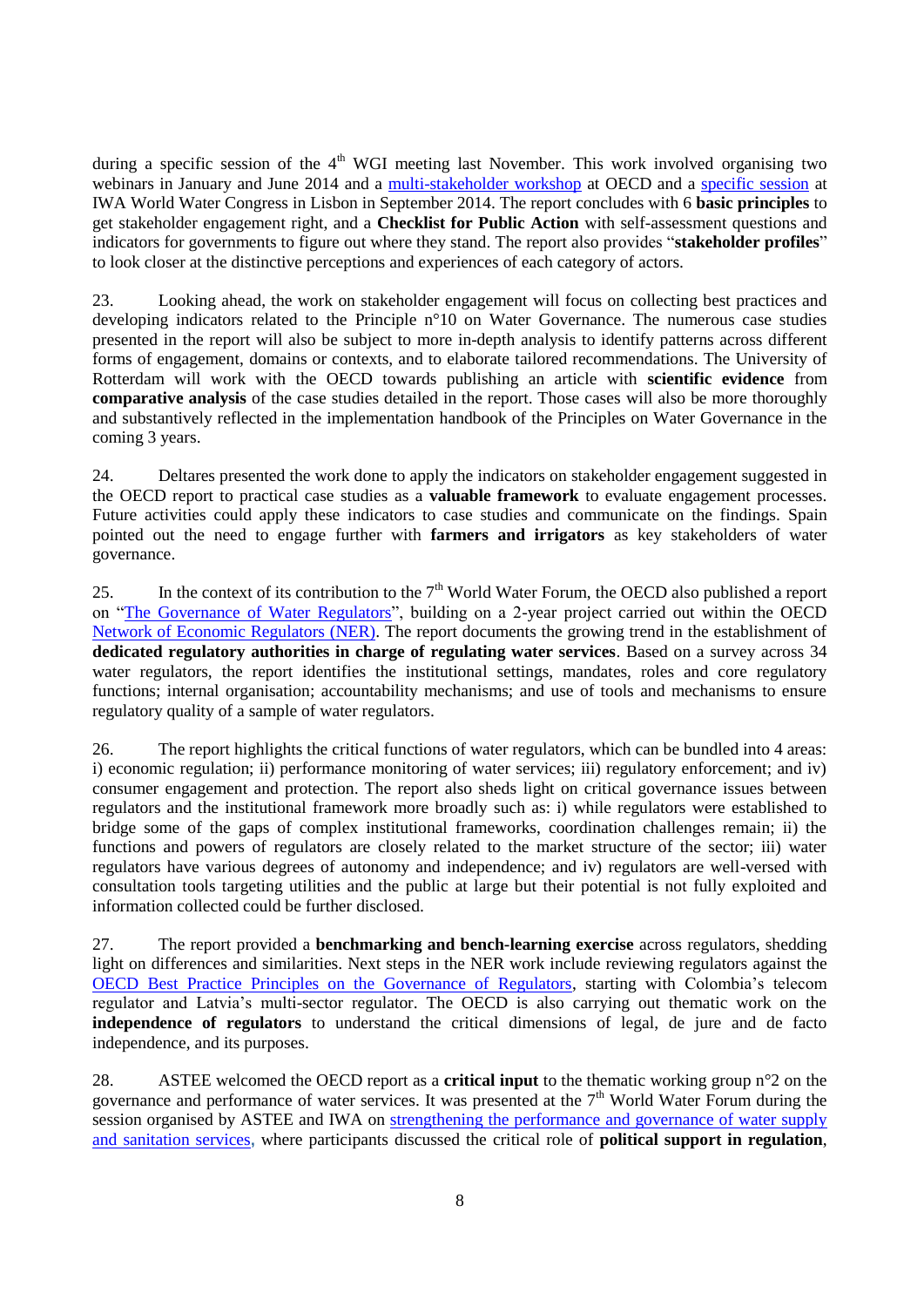and the importance of stakeholder engagement in building political support. Regulatory agencies are most effective to dialogue with utilities and local authorities but weaker when discussing with the public at large. While data is available in developed countries, tools to communicate on issues of price and service quality are lacking, overall. Future work on water service performance could focus on **sunshine regulation** in order for the public to be part of the debate.

29. The University of Arizona welcomed the value added of this work as it addresses the many **different approaches to regulation**. The OECD report [Water and Cities: Ensuring Sustainable Futures](http://www.oecd.org/fr/regional/water-and-cities-9789264230149-en.htm) features a case from Arizona on the city of Tucson that illustrates the failure of the utility's attempt to deliver surface water to a groundwater-dependent community, the virtual uprising of citizens and voters' initiative, and the decision to build a drought-resilient management plan. The complete case study will be published in the American Water Work Association journal and circulated to the WGI.

# <span id="page-8-0"></span>*Outcomes of the 7th World Water Forum*

30. The Chair reminded delegates that the WGI was mandated to co-ordinate the Effective Governance stream of the  $7<sup>th</sup>$  World Water Forum, with several partner institutions (FAO, Water Youth Network, K-water and the Asan Institute for Policy Studies), and to organise seven specific sessions. In particular, the [session](http://www.oecd.org/gov/regional-policy/principles-on-water-governance-from-vision-to-action.htm) on OECD Principles on Water Governance was [opened](http://www.oecd.org/governance/oecd-principles-on-water-governance-from-vision-to-action.htm) by OECD Secretary General Angel Gurria who was personally handed the Daegu Declaration signed by 65 major stakeholders of the WGI in support of the Principles. The WGI was also actively engaged in governance discussions in the **Regional Process**, namely in the MENA region with GWP-Med and IME and in the Americas with ANEAS and CONAGUA; in the **Youth forum** with the Water Youth Network, and in the **Local and Regional Authorities process** with UCLG and ICLEI.

31. The WGI **thematic working groups** also organised sessions at the Forum. The [working group](http://eng.worldwaterforum7.org/program/program.asp?program_seq=329)  n<sup>o</sup>1 [stakeholder engagement] launched the OECD report "Stakeholder Engagement for Inclusive Water [Governance"](http://www.oecd.org/environment/stakeholder-engagement-for-inclusive-water-governance-9789264231122-en.htm) after a year-long policy dialogue and an extensive multi-stakeholder survey, and discussed ways forward to implement its Checklist for Public Action and carry-out in-depth case study analysis. The [working group n°2](http://eng.worldwaterforum7.org/program/program.asp?program_seq=332) [governance and performance of water and sanitation services] discussed recent trends regarding institutional frameworks and regulatory arrangements for water services and explored future work on sunshine regulation. The [working group n°3](http://eng.worldwaterforum7.org/program/program.asp?program_seq=335) [basin governance] discussed solutions to improve basin governance efficiency and plans to develop guidelines on joint surface/groundwater management as well as information-sharing at basin level. The working group  $n^{\circ}4$  [integrity and transparency] built on practical experiences to discuss how integrity and transparency can support successful policies and sector reform, and committed to collecting, developing and disseminating tools in support of water integrity.

32. Fraser Mc Leod, Executive Director of the World Water Council, shared the main outcomes of the Forum. The event was the result of two years of preparation and sought to: i) be a **platform to mobilise action**, particularly at political level; ii) **challenge thinking** both inside and outside the water community; and iii) be an opportunity to **engage and debate**. The Forum counted 40 000 entries, 168 countries represented, 9 head of states, 100 official governmental delegations, 400 sessions and extensive media coverage worldwide. It was held in 2 different cities, with multiple venues, which created some challenges to ensure participation in all the sessions.

33. Three priority issues were flagged at high political level during the Ministerial, parliamentarian and local and regional authorities' processes of the Forum: i) governments committed to ensure that a **water-related SDG** remains solid until the September UN General Assembly; ii) water should be incorporated as a central component of **climate change adaptation** at the COP 21 conference; and iii) **multi-stakeholder co-operation** should be scaled-up at all levels. There were other important **governmental agreements and commitments**, e.g. China, Japan and Korea signed a tripartite agreement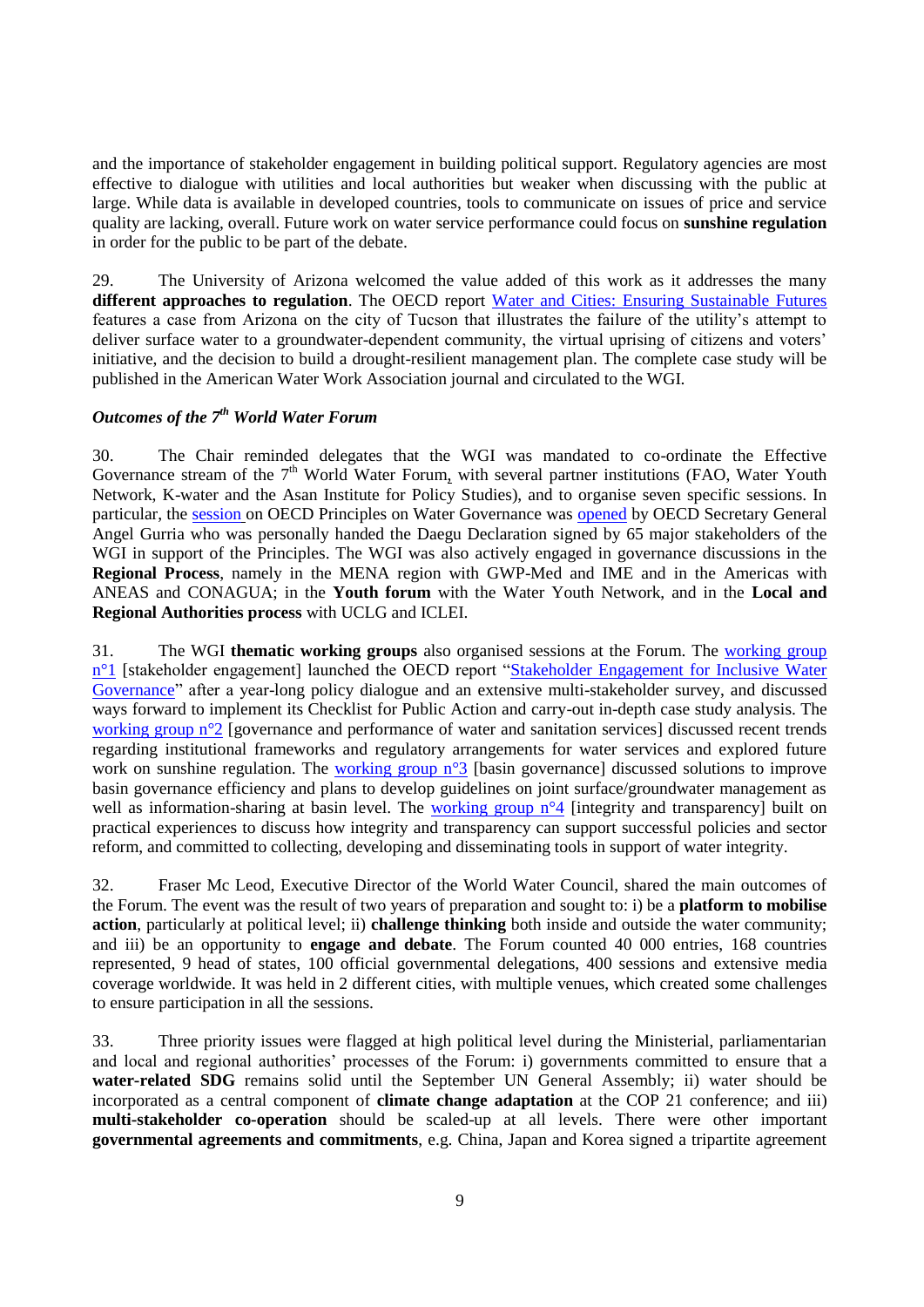on water policy innovation, and the United States and Mexico announced a historic agreement over the Colorado River.

34. All stakeholders involved in the Forum also signed the [Daegu-Gyeongbuk Implementation](http://www.oecd.org/gov/regional-policy/DGIC-7WWF.pdf)  [Commitment](http://www.oecd.org/gov/regional-policy/DGIC-7WWF.pdf) (DGIC) to ensure that the Implementation Roadmaps that were developed for the Forum will be put into action over the next 3 years. The DGIC represents a significant outcome of the Forum to create a formal structure that will measure, monitor and ensure that the statements made publicly in Korea will be implemented and reported on at the 8<sup>th</sup> Forum. Sixteen thematic areas were addressed at the Forum. As for the governance process, the WGI stood out as one of the most significant implemented action carried out from the  $6<sup>th</sup>$  to the  $7<sup>th</sup>$  Forum. The World Water Council and Korea are dedicated to continue supporting the Initiative. For the first time, the Regional Process included **cross-regional discussions**, in particular with the Economically Water Insecure group that created debates between Asia-Pacific, African and American regions. The **Citizen Forum** and pre-conferences around youth, women and indigenous peoples as well as the **alternative World Water Forum** also took place. Finally, the "**wishing wall**" displayed at the Forum helped gather ideas and suggestions for water sustainability that will be translated into English and disseminated. Outcome documents on the Forum will be prepared and available in the coming months.

35. Yoon Hongsun of the Ministry of Foreign Affairs of Korea shared the outcomes of the Forum from the perspective of the host country. In all, the Forum was among the biggest events ever hosted by Korea. Important achievements of the Forum concern the decision of parliamentarians to launch a **water legislation helpdesk** for providing specialised legal services related to the adoption, development and implementation of water legislation and budget allocation, and for sharing knowledge across parliamentarians and water legislation experts. In addition, the Local and Regional Authorities conference concluded with the adoption of the [Daegu-Gyeongbuk Water Action for sustainable cities and regions](http://www.uclg.org/sites/default/files/lras_dg_water_action_for_sustainable_cities_and_regions_april2015.pdf) that supports a water-related SDG, and calls for local and feasible solutions enabling cities and regions to contribute globally to the SDGs. Korea also launched a pilot project on "Sustainable Water and Management of Urban Areas".

36. The Science and Technology process was a novelty of the  $7<sup>th</sup>$  Forum and enabled authorities to make decisions that are conducive to **maximised welfare** and **economic opportunities** through private investment and innovation. The process fostered political, technological and scientific dialogues that led to the publication of a white paper, which provides guidelines to apply science and technology to the water sector. The Sciences and Technology process also launched the ["World Water Challenge"](http://eng.worldwaterforum7.org/forum/challenge/) programme that awarded the most innovative solution to current water challenges.

37. Looking forward, Korea's President Park committed to create the World Water Partnership as a consultative mechanism across countries involved in the World Water Fora to develop tangible outcomes from the fora and link them to inter-governmental processes. In additional, Korea will launch the Daegu-Gyeongbuk Water Week to discuss and monitor the progress of the Implementation Roadmaps and encourage co-operation among water-related business sectors. The first edition will take place in September-October 2016. Korea has also announced an increase of its share of ODA flows in the water sector and the launch the K-water programme, an integrated national co-operation scheme aimed at sharing Korea's successful experiences in water management and its water-related knowledge and technology with developing countries. Furthermore, Korea will work closely with the Global Green Growth Institute and the Green Climate Fund to assist developing countries in accessing **adequate financing** as well as appropriate **technologies** and enhanced capacities to effectively integrate water security and climate resilience. Finally, Korea will work with Brazil to carry over some of these initiatives to the 8<sup>th</sup> Forum and share lessons learned.

38. The OECD Secretariat presented a synthesis of the [Implementation Roadmap on Effective](http://ams.worldwaterforum7.org/progress.asp?s_theme_cd=010130)  [Governance.](http://ams.worldwaterforum7.org/progress.asp?s_theme_cd=010130) The Roadmap serves a tool to bridge the mobilisation of the  $7<sup>th</sup>$  Forum up to the  $8<sup>th</sup>$  Forum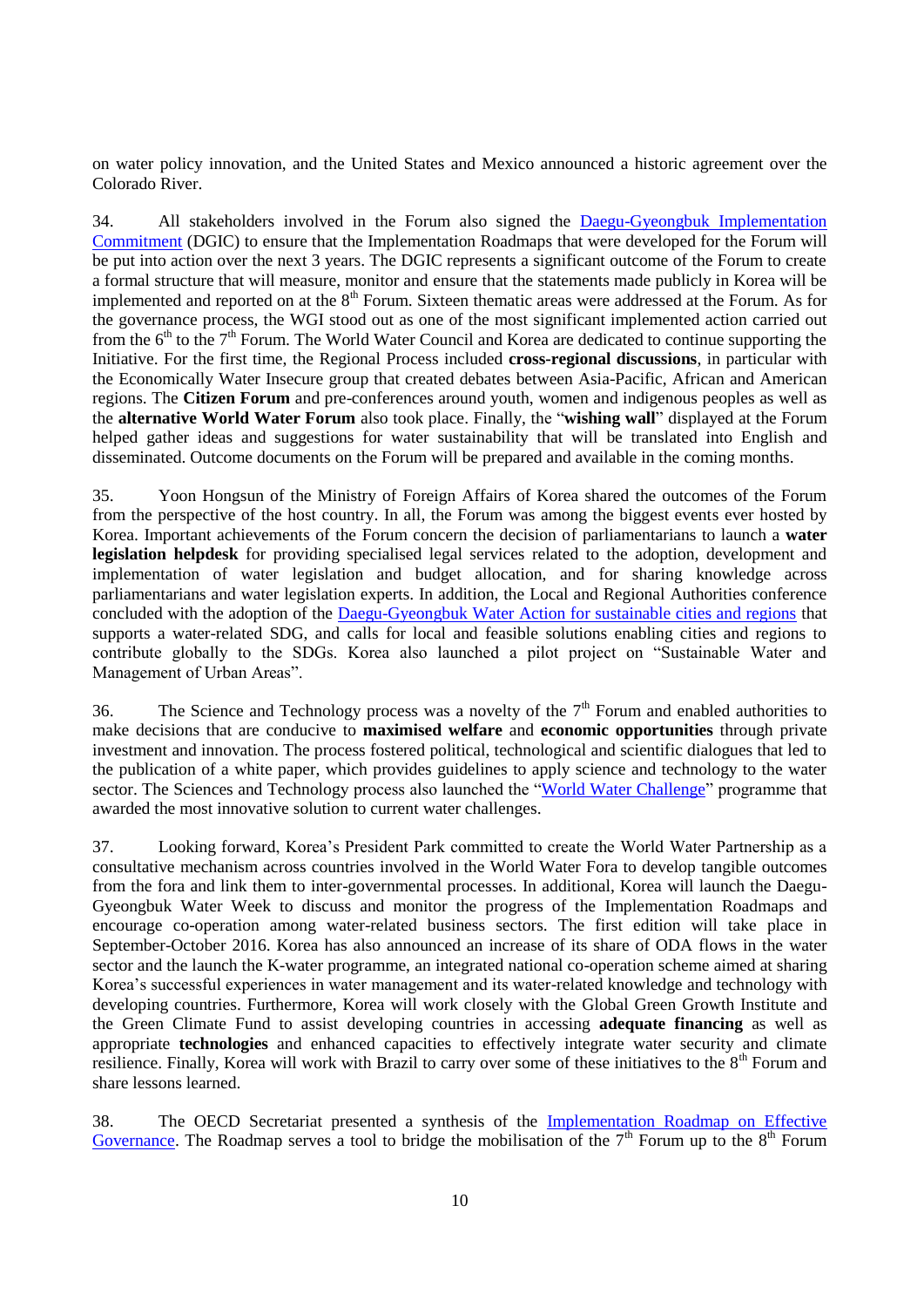regarding the 16 thematic areas. For the theme 4.2 on governance, the Roadmap covers 3 dimensions: i) *why* the international community should focus on water governance, with the rationale and the ultimate goal to be achieved.; ii) *what* needs to be done to achieve this goal, with objectives, related actions and milestones up to the 8<sup>th</sup> World Water Forum; and iii) *how* these objectives and actions should be implemented, according to an Action monitoring plan with progress indicators and a communication strategy. The Implementation Roadmap highlights a **sequenced approach**: the framework is shaped around the 12 OECD Principles on Water Governance and linked to the **6 th Forum's targets** on good governance that helped structured the WGI's thematic working groups. It also relates to the water-related draft **SDGs** to capitalise on the contribution of the international community in the field of governance. An online **Action Monitoring System** was set up after the  $7<sup>th</sup>$  Forum to help review the progress achieved and collect good practices on the road to the  $8<sup>th</sup>$  Forum in Brasilia. Delegates were invited to share their comments on the document by 1<sup>st</sup> July and a revised version of the Implementation Roadmap will be discussed at the **Stockholm World Water Week**. The 6<sup>th</sup> WGI meeting will be an opportunity to identify potential **regional "champions"** among the WGI that would support the Implementation Roadmap.

39. **GWOPA** congratulated the Secretariat on collecting 65 signatures for the Daegu Declaration. Moving forward, the implementation of the Principles and the Roadmap could benefit from greater engagement of the WGI members by tapping more on their mandates and areas of work. It would allow channelling the implementation through their activities rather than creating new ones. GWOPA is dedicated to support these efforts with its partner water and sanitation utilities. It also calls for **reshaping the thematic working groups** according to the implementation of the Principles.

40. INBO congratulated the World Water Forum Secretariat for strengthening the links between the thematic and regional processes in the [Ministerial Declaration](http://www.oecd.org/gov/regional-policy/Ministerial-Declaration-7WWF.pdf) and [Daegu-Gyeongbuk Recommendations](http://www.oecd.org/gov/regional-policy/Daegu-Gyeongbuk-Recommendations-7WWF.pdf)  [to the Ministers,](http://www.oecd.org/gov/regional-policy/Daegu-Gyeongbuk-Recommendations-7WWF.pdf) and for organising inter-regional discussions. Regarding the logistical organisation of the event, lessons can be learned for future Fora, in particular selecting one city and **limiting the number of sessions** to ensure good participation levels. INBO and its regional networks (MENBO, ANBO and the Americas platform) stand ready to facilitate dialogues among basin organisation on the Implementation Roadmap and the OECD Principles on Water Governance.

41. GWP is willing to support the **implementation phase** and encouraged the WGI to recognise each member's expertise and partners to make the most of collective work across the WGI. The increasing number of water events was also pointed out as a potential risk of **fatigue** from the water community to contribute to too many similar discussions.

42. NARBO stands ready to be a regional champion in the **Asia-Pacific** and make the Implementation Roadmap happen within its network of basin practitioners.

43. The University of Arizona pointed that the Principles and the Implementation Roadmap may have too many objectives, which could prevent an effective implementation on the ground. In addition, it was suggested to create **incentives for government**, in the form of rewards or prizes, to encourage better water governance.

44. Mexico wishes to be part of the Implementation Roadmap and suggested to **host a consultation meeting**. The next World Water Forum will be held in Latin America and Mexico committed to make governance a priority topic at the event.

45. SIC-ICWC called for **raising awareness** on the OECD Principles and the Implementation Roadmap in the Central Asia region and a first step would be to **translate the document** in several languages to make it a global effort up to the  $8<sup>th</sup>$  Forum. WGI members and their partners could help in this process.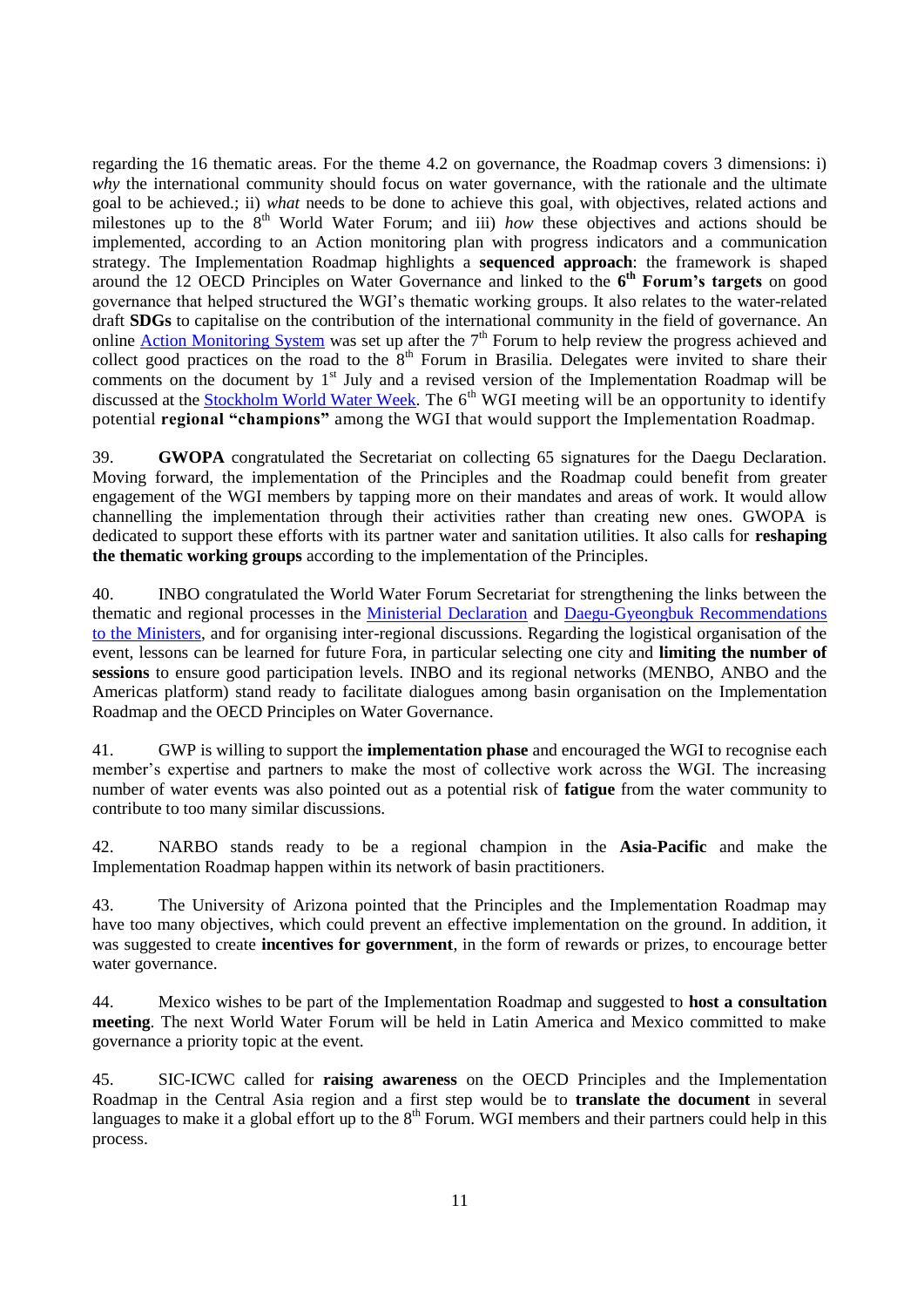#### <span id="page-11-0"></span>*Water Governance in the United Kingdom*

46. Jon Rathjen, Water Industry Team leader in the Scottish Government, opened the session to introduce the concept of [Hydro-Nation](http://www.gov.scot/Topics/Business-Industry/waterindustryscot/ScotlandtheHydroNation) that Scotland has been building for several years and its practical implementation. Scotland gathers 90% of the United Kingdom's fresh water volumes. In 2002, several water companies were merged into one single public company to reduce cost and improve efficiency, and which now has almost full service coverage except for the Highlands and some islands. The Scottish government has taken strong social engagements and aims to **reduce water bills**. Historically, service performance levels were poor in the nation but today, they are in line with the most-performing EU countries. In addition, Scotland works to **reduce leakage** and increase savings for the environment and other purposes. The Scottish regulatory framework includes **independent environmental and economic regulation** as well as customer representation. In relation to the OECD Principle n°8 on Water Governance that addresses innovative practices, Scotland has introduced **competition** within its retail market for business, as in England, which has been successful to drive costs out of the system. Scotland considers water as an opportunity and strives to maximise its benefits. To do so, legislation was adopted in 2013 to **develop the value of water**. Scottish Ministers are now required to report annually to the Parliament on the progress achieved in developing the value of Scotland's water resources. Scotland aims to raise the profile of water as a key element of the economy and society that should be managed responsibly. The nation is eager to learn from the water community on specific issues such as water management and access to sanitation in remote areas. The creation of a **multi-stakeholder forum** supports dialogue with all water actors in Scotland to think collectively about solutions and ways forward. There is also increasing investment in **research programmes** on national and global water issues, and in international partnerships such as with Malawi, Tanzania, and Zambia, to learn from experiences in water community management. Scottish Ministers have also ordered a contract for **innovative water service** to support small businesses in bringing their innovations forward and building capacities.

47. Gordon Downie, of Shepherd & Wedderburn Solicitors, presented the **regulatory context** of the water industry in the United Kingdom. While the English model of independent regulation dominates in the country, there are some variances across jurisdictions with **three separate economic regulators** in England and Wales, Scotland, and Northern Ireland, which were established respectively in 1989, 1999 and 2006. In Scotland, the monopoly utility Scottish Water operates in the public sector and is funded by a combination of customer charges and government loans. Ministerial objectives are set within a charging framework established by the economic regulator. The economic regulator is charged with ensuring the delivery of the ministerial objectives at the lowest overall cost, and with protecting interests of customers. Furthermore, its scope of independence is clearly delineated to reduce costs in delivering services. In England and Wales, Ofwat's statutory duties go beyond price setting to include also sustainable development and long term resilience of the water system against the environmental pressure, population growth and change in customer behaviour. Ofwat's independence is less clear-cut than in Scotland due to the complexity of its duties assigned by the Parliament. In Northern Ireland, political events have driven a different approach to water management with no charge levied on domestic household customers.

48. Allan Sutherland, CEO of the Water Industry Commission for Scotland, discussed three key challenging issues related to **economic regulation** in support of better water governance: i) addressing the inevitable **information asymmetries** that exist with regulated companies; ii) allowing and encouraging **innovative approaches** within regulated companies; and iii) ensuring that **customers' interests** are properly reflected in the trade-offs made in price-setting processes. To overcome these challenges, it is important to create change over time and to not rely on models. Change should be progressive and transparent rather than sudden in order to maintain customers' and investors' confidence. Barriers to innovative practices should be investigated to be lifted. Also, competition should be introduced where possible and customers should be involved in decision-making processes where they are not already. Key conclusions can be drawn from the United Kingdom's experience in water regulation and governance: i)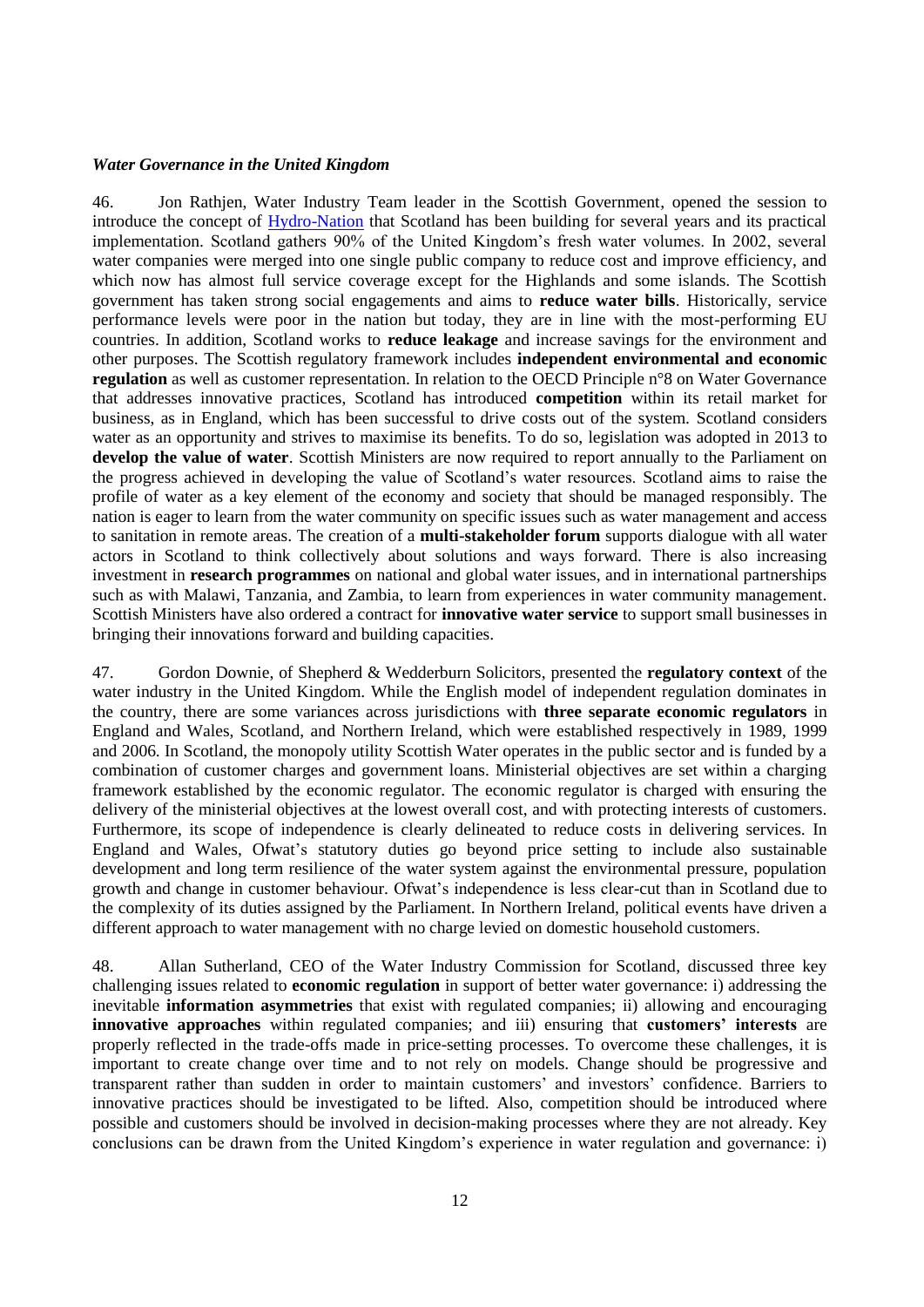**clear governance arrangements** and **allocation of roles** across the different institutions is critical; ii) **mixed economy** is a good way to set the water sector on the right path, as in the case of Scotland, while keeping in mind that reputational rather than profit incentives seem correlated with better performance, environmental compliance and innovation; and iii) **customer engagement** in deciding how to make the best of current arrangements and in helping policy makers achieve better outcomes is likely to become increasingly important.

### *Group discussion*

- 49. Delegates shared some remarks on the experience of the United Kingdom:
	- The concept of Hydro Nation could be a **testing ground** for the OECD Principles on Water Governance to see how the Scottish governance framework could be structured around the 12 principles. Also, it would be interesting to see how approaches to collecting and treating wastewater and to engaging stakeholders are applied to remote Scottish islands [WIN];
	- Five years ago, Scotland consolidated all operations into a public operator for domestic users and an **ex-post assessment** of this choice could provide interesting lessons for other countries (e.g. pros and cons, impact on addressing information asymmetries, etc.) [OECD];
	- In most cases, the relation between operators and their customers consists in collecting bills, but Scotland moved away from this model and created the possibility for others to operate as retailers and for incumbents to lose their customers, which changes the **culture** in the water sector and may influence customers' behaviours [Ian Barker];
	- OECD work on stakeholder engagement shows that regulators mostly interact with utilities while they could play a role vis-a-vis other public agencies in the water sector. Also, the case of Ireland shows a trend of putting a price back on water, which triggers political debate and **social mobilisation** [OECD].

#### *Final remarks by the Scottish delegation*

50. Jon Rathjen agreed that the OECD Principles on Water Governance are a **useful benchmark framework** to assess Scotland's performance and identify room for improvement, including areas where innovative practices could be developed. Innovative and creative approaches should concern remote areas and islands in particular to maximise the benefits of water. Also, Scotland aims to strengthen its work on water at international level through **development aid** and international enterprise agencies to promote its expertise on regulation, legislation, knowledge and design, including through organisations such as European associations (Aqua Publica Europea), the regulatory network associations of public water owners and the UK water partnership.

51. Alan Sutherland underlined that Scotland, along with Italy and Portugal, is among the firsts to join the **Network of European Water Service Regulators** (WAREG), and is also working with the new Greek economic regulator on water that was set up as a response to one of the bailout terms. Regarding Scottish Water, the operator was created in 2002 by merging three authorities under the pressure of increasing charges in rural and Northern areas of Scotland. From an economic regulator's perspective, the merger was the opportunity to **improve efficiency**. Benchmarking is maintained across different parts of Scottish Water's business as well as with companies in England and Wales. Furthermore, introducing competition has allowed service providers to perform better and to reach efficiency targets.

52. Gordon Downie shared the experience of collaboration between the Scottish economic regulator and Ofwat to share experience on opening the retail non-domestic market to competition, in terms of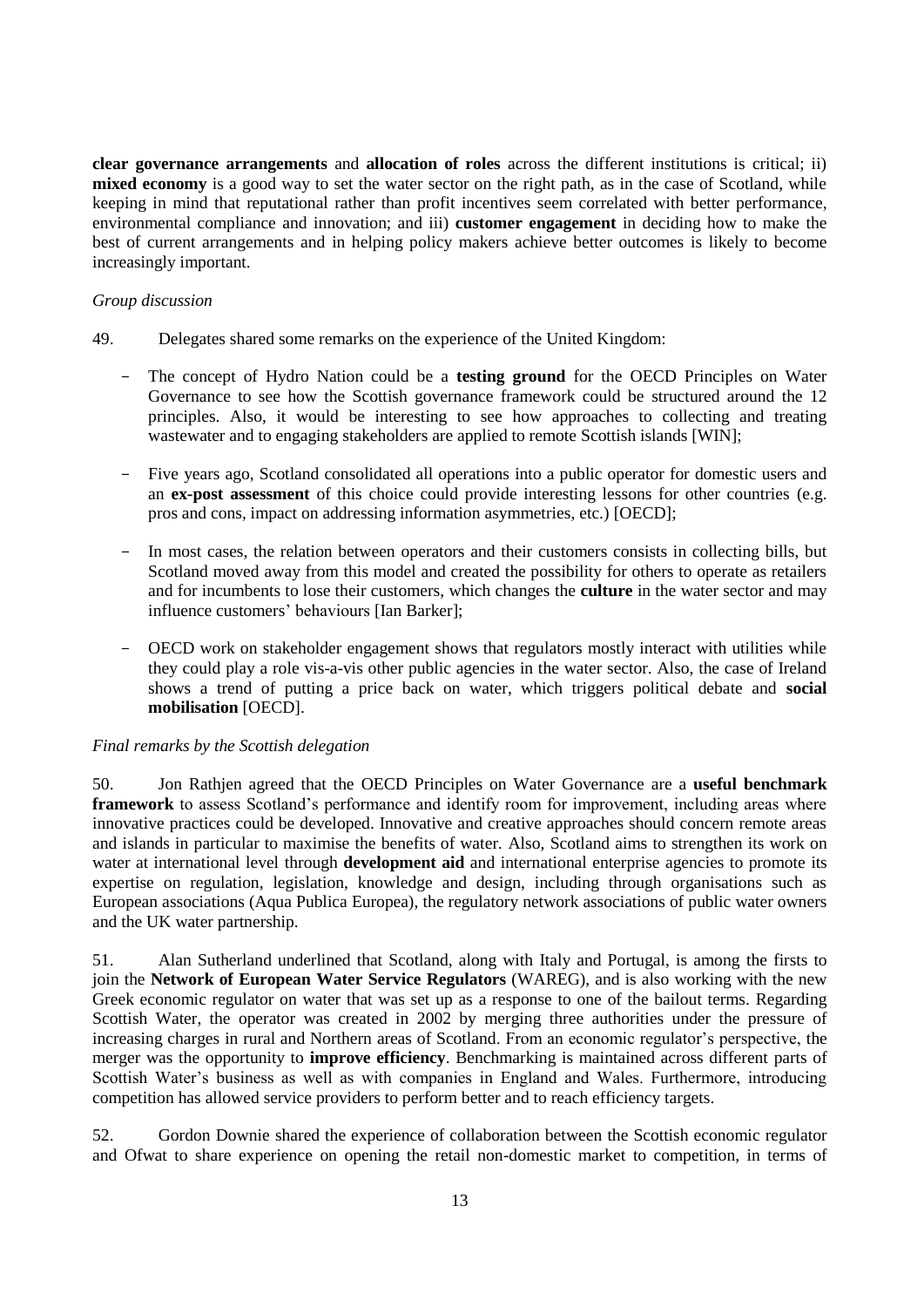regulatory codes and instruments. In Northern Ireland, the regulatory and governance frameworks for water were established to fit a privatised model of water utilities, but ultimately the privatisation did not happen and charges were not introduced. By contrast, Ireland had neither water charge nor local taxation; hence there was no revenue basis for collecting charges. The recent introduction of a water charge is part of the attempt for **securing government revenues** to overcome the crisis. Ireland also made the decision to apply the English regulatory model to the energy sector, which should contribute to more robust and independent regulation.

#### <span id="page-13-0"></span>*Strategic orientations of the Water Governance Initiative*

53. After 2 years of WGI's activities, time has come to reflect on what has been accomplished. Hence, a **Satisfaction Survey** was conducted by the Secretariat among the 115 members, 82 of which responded (71.3% response rate).

54. Between 2013 and 2015, the WGI grew from 90 to 115 members. The WGI was extensively consulted in the early stages of the preparation of **OECD Principles on Water Governance** in a bottomup fashion, through technical discussions on scoping papers and key messages in selected thematic areas. It also contributed massively to the **global agenda** during several international events (e.g. Budapest Water Summit, Istanbul International Water Forum, Zaragoza UN Water conference, IWA and IWRA World Congresses, 7<sup>th</sup> World Water Forum).

55. Results from the survey regarding the level of attendance to WGI plenary meetings show a **high turnout** among members. A small share of members only (10.9%) did not attend any meetings but have followed and contributed to WGI activities remotely. Results also show that the **level of attendance remains roughly the same** when meetings are **hosted outside** the OECD as is the case for the 3<sup>rd</sup> meeting, held in Madrid, Spain, on 28-29 April 2014. The members mainly contributed to the WGI by **commenting on the documents** prepared by the Secretariat and by **attending physically the biannual meetings**, with respective shares of 58.5% and 57.3%. This is very much in line with one of the objectives of the WGI, which consist in providing a technical platform to discuss findings, working papers and draft reports on water governance. Members ranked the **dissemination of results and mobilisation of networks** as the 4<sup>th</sup> contribution, which may require further thought about the best format to facilitate dissemination (e.g. brochures, newsletters, policy briefs and other communication material etc.).

56. The results point to an **extremely high level of satisfaction** with the WGI, above 90% for the Secretariat, the Chair, the overall network, and the Steering Committee. Suggestions for improvement flagged, for instance, the need for a better **regional balance** across the members to give room for representatives from Asia-Pacific, Africa, and the MENA region and to reach out beyond OECD members. Respondents would also welcome **more time to comment on the documents** shared (usual deadlines provided vary between 2 and 3 weeks). Also, greater awareness of the **role and purpose of the steering committee** is needed, besides the information provided in the terms of references.

57. Respondents considered that the main benefit taken from the WGI is the opportunity to contribute to **shaping policy guidance to governments** (69.5%). This contribution can be considered as a mutual benefit whereby the multi-stakeholder composition of the WGI also provides a valuable reality check when developing such guidance. The WGI's role as a forum facilitating **knowledge and experience-sharing** on water governance policies and reforms was identified as the second most important benefit (54.9%), closely followed by the contribution to **thematic and analytical work** (53.7%). The WGI also brings together **stakeholders** within and outside the water community that do not often gather, which is considered by members as the fifth most important benefits (37.8%). Respondents also consider that the WGI brings about benefits when linking to their own initiatives and projects on water governance.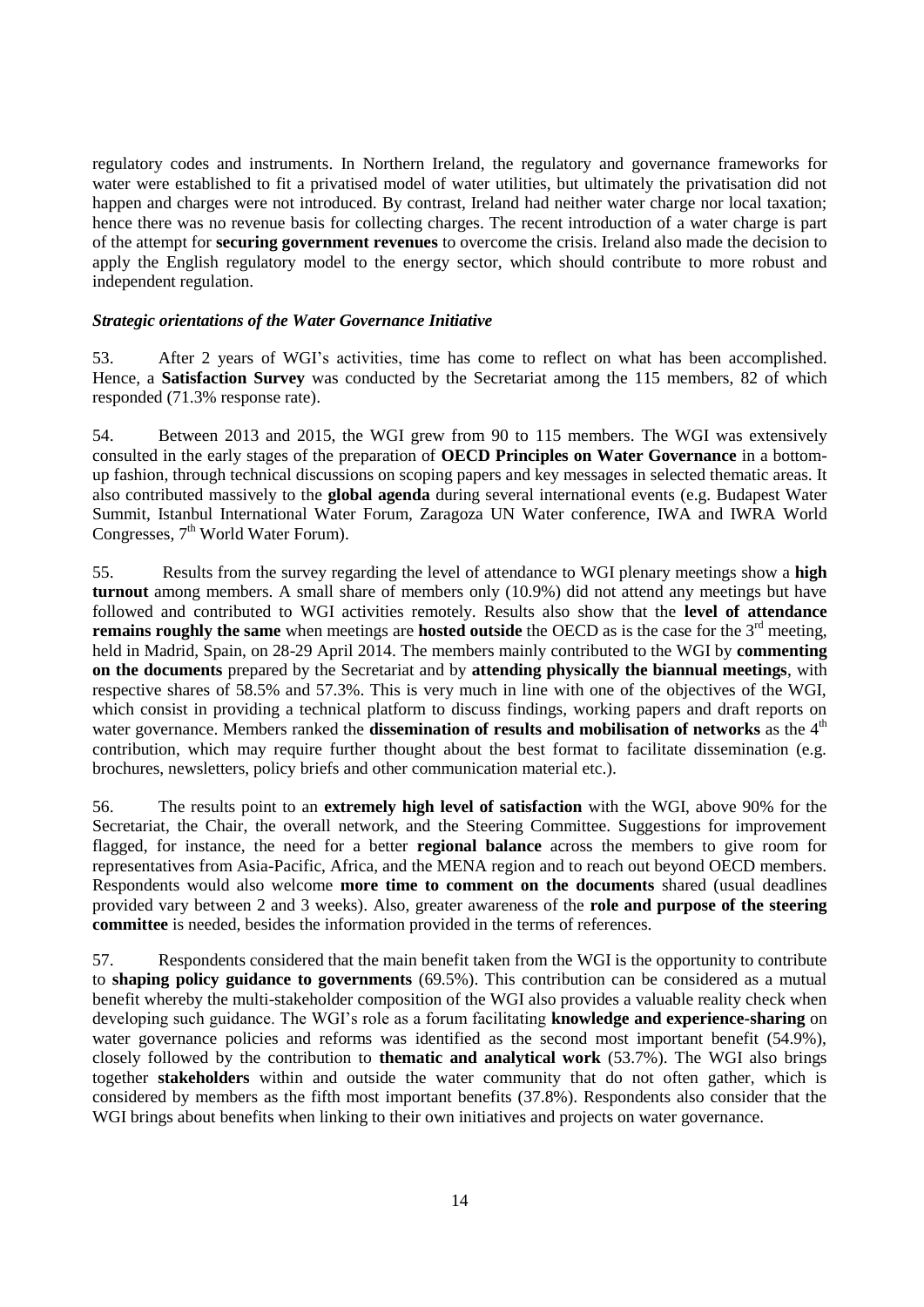58. Looking back at the WGI's first two years of work and the results, **100% of respondents consider that the WGI should pursue its activities**. The WGI is considered one of the few international fora that addresses water governance issues in a comprehensive and participative way to provide a **onestop-shop** where **mutual learning and experience-sharing** can take place and **international best practices** can be identified and scaled up.

59. Survey results revealed that **participation in the thematic working groups**, which followed a demand-driven and voluntary approach, was somewhat unbalanced (figure 8) with a large majority of members taking part in working group n°1 on stakeholder engagement. A positive fact is that most members have been engaging with at least one of the working groups, with only 12.2% being part of none. Most members have actually focused essentially their efforts on one working group (54%), due to the fact that these groups work and meet in parallel sessions, and because of limited human and financial resources to devote to these activities. There are varying levels of satisfaction with the four working groups. While the working group n°1 (OECD, Suez Environnement) on stakeholder engagement is outstanding with 94.74% (results, outcomes) and 81.6% (coordination, communication), working group n°3 (UNESCO IHP and INBO) on basin governance is below 50%, with 47.8% of satisfaction in terms of results, and 30.4% only in terms of communication and coordination. The working group n°4 (Water Integrity Network, Transparency International and Stockholm International Water Institute) on integrity and transparency has high levels of satisfaction as well, with 84.6% in terms of results, and 76.9% for communication and coordination. There is also room for improvement for working group n°2 (ASTEE and International Water Association) on the performance of water services with satisfaction levels in the bottom half for coordination and communication (47.4%) and slightly above 50% for the results and outcomes (57.9 %).

60. Respondents flagged some **areas for improvement** in the next phase, with a primary focus on the water governance topics covered and the facilitation of exchanges. The WGI could address innovative or emerging water governance themes linking to climate change, flood and drought governance and groundwater depletion. Members also stress the importance of linking better to the SDGs. The facilitation of meetings is the 2nd area, flagged by 45.1% of respondents. Respondents also called for *less* formal WGI plenary meetings when possible, and for more small-scale and action-oriented discussions

61. The **communication strategy** and the **structure** of the WGI were the last two areas where respondents see some improvement necessary. They underline the importance of producing more **"milestone" documents** in between plenary meetings to stay informed, and to further develop the digital communication of the WGI. This would help to **better disseminate** the WGI results and achievements (e.g. recent adoption of the OECD Principles on Water Governance) to reach out to governments and stakeholders and raise the profile of governance in the global water agenda. **Priorities** listed for the next phase include **best practice identification**, **indicators**, **global agenda** and **outreach** to assist with the implementation of the Principles. A large majority of members (77%) have expressed interest in **playing a more active role** in the WGI, including supporting the Steering Committee (43.9%); helping to coordinate or lead a working group (41.5%); and hosting a workshop or plenary meeting of the WGI.

#### *Input from working groups' co-ordinators*

62. Working Group n°1 (stakeholder engagement) is dedicated to **disseminate the findings** from the report ["Stakeholder Engagement for Inclusive Water Governance"](http://www.oecd.org/environment/stakeholder-engagement-for-inclusive-water-governance-9789264231122-en.htm) as broadly as possible across countries and categories of actors. Working Group n°2 (performance and governance of water services) recognised that all expectations were not reached, mainly because of the **lack of clear objectives and resources** to support the activities. Looking ahead, it will be important to better combine multi-stakeholder inputs as part of technical discussions. Working Group n°3 (basin governance) faced difficulties in addressing certain **sensitive issues** related to transboundary water management and joint management of surface and groundwater, mainly due to the multi-stakeholder composition of the working group (e.g. government,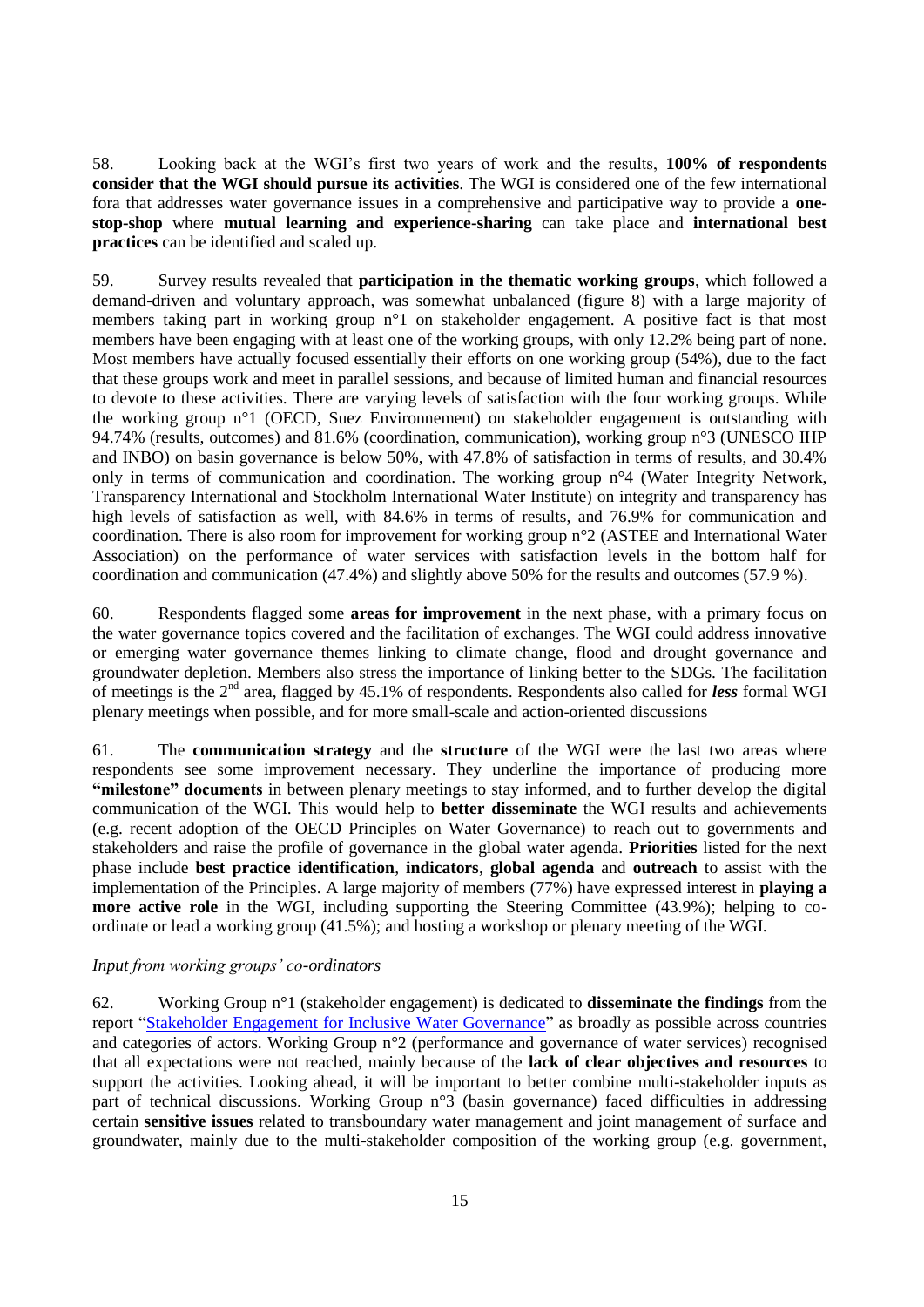river basin organisations, academics, international organisations, etc.). It was reflected during the discussion on the working group's synthesis paper on basin governance in which different ideas and interests had to be facilitated. In particular, comments from the Turkish delegation were partly taken into account by deleting select sentences, adding specific suggestions and revising the overall structure of the paper. For future activities, it will be interesting to **collect success stories** related to the Principles and **develop indicators** at different levels and on different aspects. The next INBO General Assembly in Mexico would also be a good opportunity for disseminating the Principles and for consulting basin authorities. Working Group n°4 (integrity and transparency) acknowledged that more could have been done, by the co-ordinators and the contributors, to keep the group more active. In the future, the working groups could be reshaped to include new and interlinked prerogatives related to monitoring, identifying new partners, working on the ground to promote the implementation of the Principles, including in non-OECD countries, and communicating with different knowledge tools and products.

#### *Group discussion*

63. The Murcia Water Agency stressed that water governance matters at all levels of government, and is a means to manage water supply, water reuse, desalination and water transfers. In the future, the WGI should progress on **developing indicators** to hold authorities accountable and evaluate the results of water policies. **Good practices** on water governance from around the world, including on how to share resources between basins, can provide valuable lessons. It is also proposed to set-up **training tools**, in partnership with academics and research within WGI, to help develop a sound **theoretical framework** for good governance and contribute to the dissemination of the Principles.

64. Deltares suggested that, in addition to developing indicators, the WGI could also attempt to develop **solutions** to particular water governance issues and identify the types of governance arrangements that match a specific governance challenge. The Principles could also be applied in different ways by relying on both data collected through the indicators, and as a **dialogue tool** on how to improve water governance. The latter could help structure discussions with countries and feed the database on water governance by collecting examples and experiences of successes and failures linked to the Principles.

65. The Turkish Water Institute (SUEN) expressed its gratitude to the WGI for the work accomplished. The consultation on the draft Principles provided an opportunity to discuss internally and across governmental institutions working on water management. The Implementation Roadmap and the forthcoming water governance indicators have the potential to positively impact the water sector if all members **join efforts** to make it happen. There have been some concerns about the operational procedure and bureaucratic functioning of the WGI, which are easy to overcome if **clear rules are established** and followed for different stakeholders to work together. Some improvements are needed in the working group n°3's synthesis paper to make it more relevant. Overall, more time should be allocated to comment on WGI documents ahead of meetings.

66. Portugal congratulated all members on the positive results of the satisfaction survey and underlined that the WGI delivered on many **high expectations**. Looking forward, it will be important to reorganise the working groups, which can be done in different ways to reshuffle and consider **new priorities and topics**, such as related to each Principle. The working groups could dig deeper on each topic to showcase success stories and work on indicators. For instance, it could consist in creating three working groups for each pillar of the Principles and members would choose which one(s) to contribute to in order to ensure continuity with the Principles.

67. GWP stands ready to promote the Principles in non-OECD countries and to insert them in discussions at regional level. **Pilot countries** could be identified in different regions to carry out discussions on the Principles and collect lessons. Also, more work could be done to link the Principles to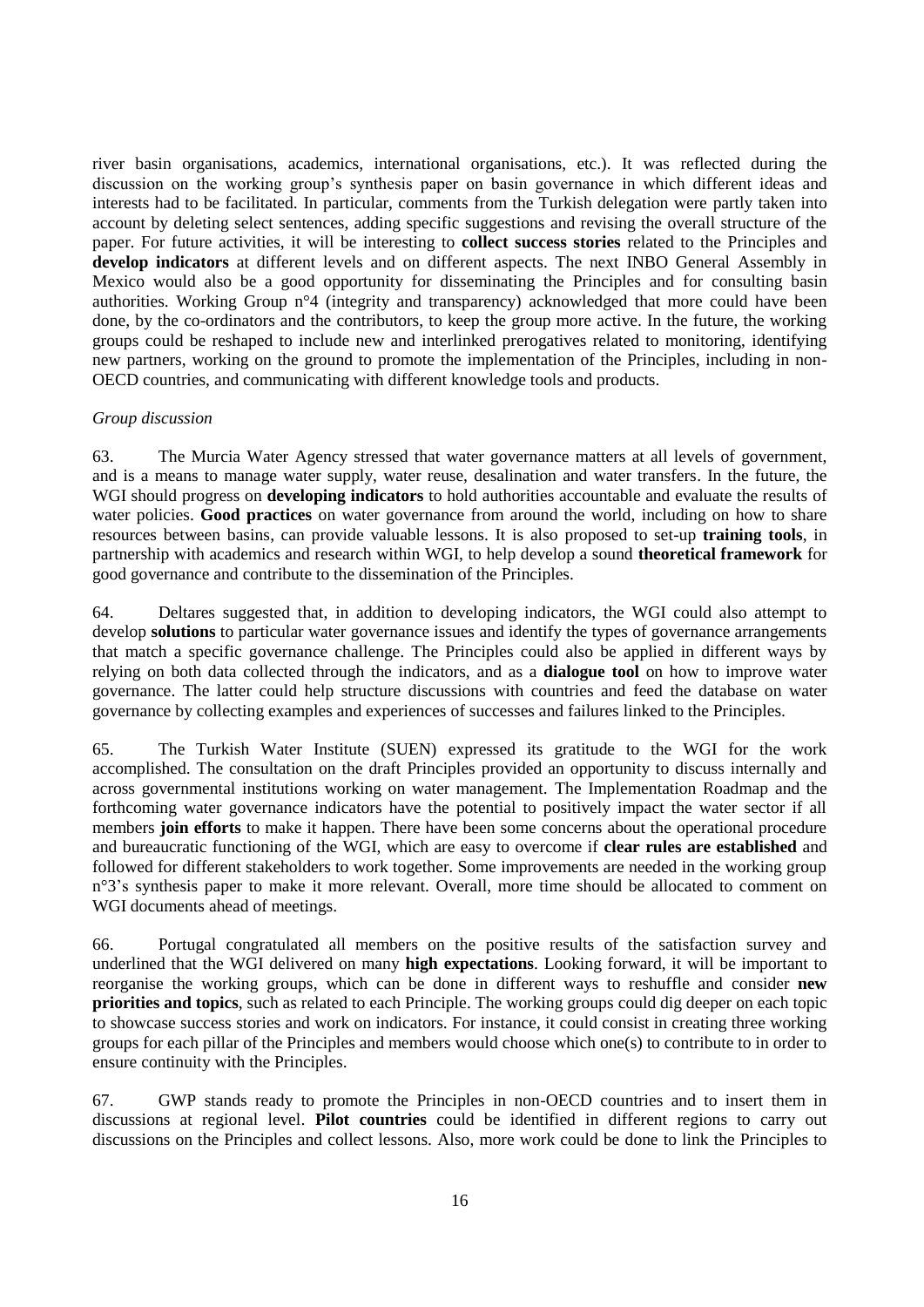the SDGs, building on on-going work in different regions (e.g. AMCOW and ANBO are working on a monitoring system in Africa) rather than in isolation. Similarly, the work on water governance indicators should be participative and involve different regions and actors, as well as UN agencies working on monitoring the SDG on water. Finally, the Chair of GWP expressed interest in joining the WGI Steering Committee.

68. GWOPA made the point that the WGI should move to **long-term perspectives**, with the necessary means, mandate and structure. The WGI should focus on assisting the OECD with the implementation, monitoring and review of the Principles. **Implementation tools** should be mapped, including across WGI members' areas of work. For instance, GWOPA could link to local authorities and utilities. In addition, the ownership and involvement of the members could be enhanced through a **longterm governance structure** for the WGI (i.e. clear terms of reference for the steering committee, better co-ordination of the working groups, new members to be included as trade unions, customer associations).

69. The Butterfly Effect reiterated that the association's members are satisfied with the WGI and are willing to engage further in the near future. Some improvement could be made in select areas: there is a **language barrier** when documents are only available in English, and the **accessibility to meetings** without financial support is also a concern. Innovative ways to facilitate the meetings could be considered to go beyond formal large plenary gatherings. Regarding future activities, linking with the SDG framework is key. Regional calls for contribution could be sent to invite actors to collect and submit examples of good and bad practices and discuss how the Principles can enhance good practices and overcome challenges. Also, countries subject to OECD policy dialogues provide opportunities to use the Principles. Similarly, the work on water governance indicators could provide food for thought to the UN Statistical Committee in order to not duplicate efforts and double the work load of collecting data. Finally, the working groups should be adjusted according to the best methodology and to what should be achieved by 2018.

70. The University of Utrecht pointed out that examples of failed practices are often hard to collect. The implementation of the Principles should not follow "hard" guidelines. Rather, the WGI could develop **tailored guidance** in implementing the Principles.

71. Spain shared its willingness to continue supporting the WGI, which should focus on developing water governance indicators around the **3 pillars** that structure the Principles.

72. Ian Barker saluted the extremely positive results from the satisfaction survey. Future activities should make clear that governance is a means to an end and that governance frameworks are vehicles to deliver outcomes. Looking ahead, it will be critical to look at the **barriers** that would prevent countries from setting up good governance frameworks and from achieving expected outcomes. Regarding the structure of the WGI, one should keep in mind that a hallmark of the WGI has been its **organic evolution**. A fundamental question is whether the working groups should continue, or whether the WGI needs a more structured design and formalised approach.

73. Turkey has followed closely the OECD work on water-related issues and in particular the WGI, which work should remained within the mandate of the OECD. The WGI provides an interesting experience by bringing together **different stakeholders** and officials, and should focus more on **sharing national experience** and good practices. In the future, OECD member countries should be better engaged in the early stages of the work to flag and address potential sensitivities. Sufficient time should be devoted to the discussion with member countries on water governance indicators and more extensive discussions within OECD formal bodies should take place on the implementation of the Principles, keeping in mind that the WGI is an **informal network**. Some grave concerns were also expressed regarding the working group n°3's synthesis paper, which Turkey is not in a position to adopt.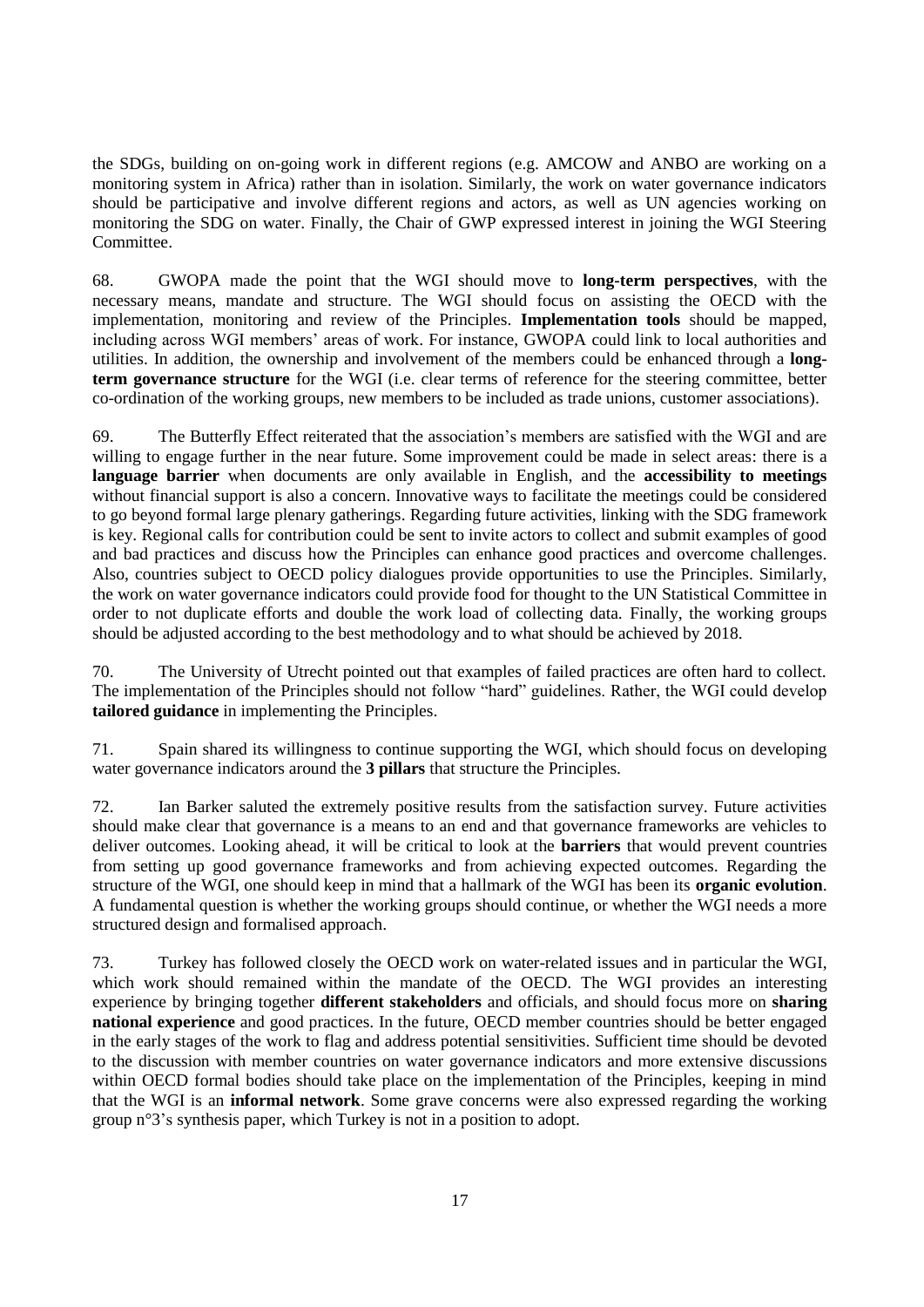74. AgroParisTech underlined that the WGI is now ready to move to supporting the implementation of the Principles, looking at cases of **successes and failures** across different contexts. It will imply adapting the structure of the WGI according to what needs to be achieved and to future visions (e.g. climate change, etc.).

75. INBO clarified the role of the working groups as **open multi-stakeholder platforms** rather than official inter-governmental bodies, where different viewpoints can be shared. The working group n°3's synthesis paper aims to reflect on this variety of opinions but does not build on a consensus across all the working group contributors. A disclaimer says explicitly that the text does not engage governments.

76. The Secretariat presented the next steps. A **synthesis of the survey results** will be circulated to all members and **concrete proposals** will be suggested on how to further contribute to the WGI during bilateral discussions with the members. The development of **indicators** is only one building block of the **implementation** approach, which will essentially focus on outreach and collection of good/bad practices. The structure of the WGI should reflect the evolution of its functions and a **strategic paper** will be prepared by the Secretariat and discussed within the steering committee to lay down suggestions for discussion with the members of WGI and the oversight responsible body (OECD's Regional Development Policy Committee). The WGI has been an institutional innovation within the OECD structure, and while it does not have any formal status or decision-making prerogatives, its richness lies in its multi-stakeholder nature, which brings around the table different profiles and players. The OECD is willing to pursue the experiment and tighten the links with the Regional Development Policy Committee (RDPC), which oversees the WGI. The WGI Chair should take part in the next meeting of RDPC to report on what was achieved as the work of the WGI can be valuable for other policy fields (e.g. regarding policy coordination towards low-carbon economies).

#### <span id="page-17-0"></span>*Sharing recent water governance reforms, events and projects*

77. Spain presented the [5+5 Mediterranean Strategy for Water](http://www.emwis.org/initiatives/5et5) that was launched jointly with Algeria on 31 May 2015 and which was adopted by Ministers from Algeria, France, Italy, Libya, Malta, Mauritania, Morocco, Portugal, Spain, and Tunisia, in collaboration with the European Commission, the Union of the Arab Maghreb, the Union for the Mediterranean and other institutions (MENBO, FAO, SEMIDE, IME). The 5+5 Strategy is based on a guiding document with orientations and objectives agreed by Western Mediterranean countries with the objective to support regional sustainable growth, preserve water quality and social prosperity, provide access to water for all, and exchange knowledge. The 5+5 Strategy is structured around 13 priority issues that take into account: i) the general constraints of water in the Mediterranean (i.e. sensitive environment, growing population and pollution, important agriculture developments, water demand growth, competing water uses, economic development, etc.) and ; ii) different challenges between the Northern and Southern Mediterranean countries.

78. UNESCO-IHP presented the [Global Groundwater Governance](http://www.groundwatergovernance.org/) project to stress the importance of good aquifer management, particularly in light of the many uncertainties related to flows and dynamics. The Global Groundwater Governance project aims to bring global attention on the urgent need for improved governance of groundwater resources and aquifers, and to identify and promote **guiding principles** for managing groundwater resources at country level. The Project was backed by five international sponsors (GEF, UNESCO, FAO, the World Bank and the International Association of Hydrogeologists) and carried out 5 regional consultations in 96 countries. Through Regional Diagnostics/Global Diagnostic, a [Framework for Action](http://www.groundwatergovernance.org/fileadmin/user_upload/groundwatergovernance/docs/general/GWG_FRAMEWORK.pdf) was developed to provide policy makers with science-based guidelines for informed decision making and with a proposed set of Governance Performance Indicators regarding technical, legal and fiscal, and institutional aspects. In the future, the work on groundwater governance should focus on the conjunctive management of surface and groundwater with a long term perspective. It should also address the co-management of land use and water to protect or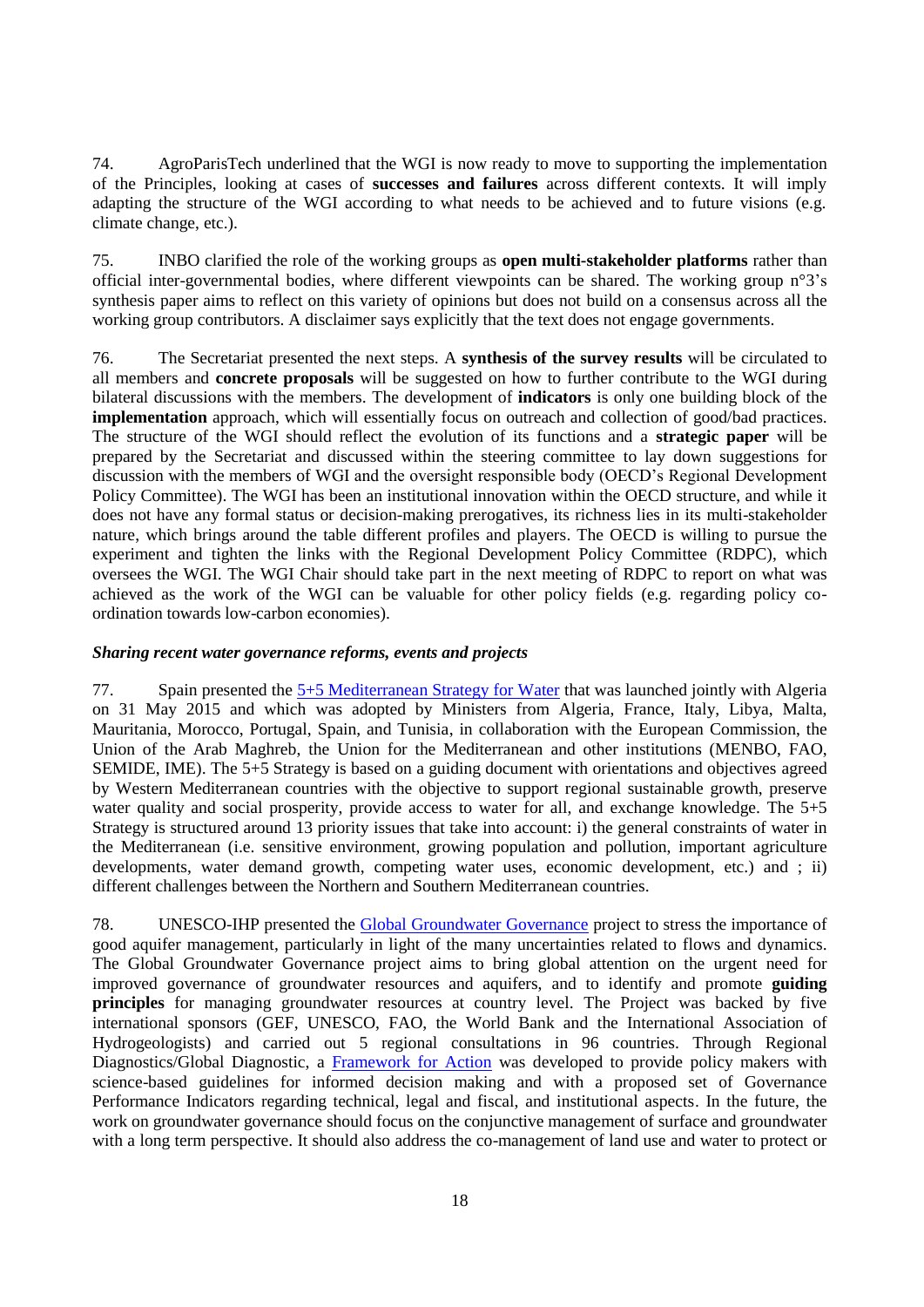encourage recharge and avoid groundwater degradation. Finally, it should address the issue of **cogovernance** across all activities in the subsurface space.

79. WIN up-dated delegates on the preparation of the [Water Integrity Global Outlook](https://waterintegritynet.files.wordpress.com/2014/10/waterintegrityoutlook2015_outline.pdf) that should provide interesting experiences to support the implementation of the OECD Principle n°9 on Water Governance that focuses on integrity and transparency. Indeed, the Outlook aims to take stock of what has been achieved since the 2008 Global Corruption Report on the water sector, and to inspire collective action based on good practices, partnerships and programmes and latest developments including the progress of the WGI. The Outlook is developed by co-publishing partners (WIN, GWP, UNESCO-IHE, the International Water Management Institute, SIWI, and Transparency International). Key messages and ways forward from the Outlook will be discussed and agreed-upon during a [seminar](http://www.waterintegritynetwork.net/event/stockholm-world-water-week-2015/) at the Stockholm World Water Week. The Outlook will be reviewed in July and finalised in December 2015, to be launched on the 2016 World Water Day. Its key findings i) encourage water integrity as a pragmatic approach to address complex water issues and challenges; ii) stress that people and institutions in the water sector should be driven by values and ethics; and iii) underline that a lack of integrity can hinder sector performance while impacting the most vulnerable groups. The Water Integrity Global Outlook will provide evidence for policy makers to support water integrity more broadly.

80. SIWI presented several on-going initiatives, including the [GoAL-WaSH Programme](http://www.undp.org/content/undp/en/home/ourwork/environmentandenergy/focus_areas/water_and_ocean_governance/water-supply-and-sanitation/goal-wash.html) (Governance, Advocacy and Leadership in Water, Sanitation and Hygiene), carried out with UNDP in 12 countries, and the [Action Platform on Source to Sea Management](http://programme.worldwaterweek.org/sites/default/files/birgitta_liss_lymer._upload_an_action_platform_on_source_to_sea_management_-_intro.pdf) that aims to support integrated and innovative approaches to governance and management from source to sea, and to generate and share knowledge on effective approaches and valuable experiences. A report will be prepared to conceptualise how to connect these two ecological systems. SIWI is also managing several water integrity programmes, including Integrity Risk Assessments Mappings within the Southern African development community, in cooperation with Cap-Net and WaterNet, with the objective to build corruption-resilient systems. SIWI is also implementing a [Capacity Building programme for integrity](http://www.watergovernance.org/integrity/MENA) in the MENA region, jointly with GWP-Med. The programme focuses on several pilot countries (i.e. Jordan, Lebanon, Morocco, Palestine and Tunisia) and target groups (youth and women, civil society, mid-level managers and high level decision makers). GWP-Med works at regional level to raise awareness and foster high-level dialogue on water integrity with decision makers. The programme has identified critical capacity needs in the different countries and has prepared tailored training materials. In particular, training sessions have taken place in Tunis in September 2014 and at the  $3<sup>rd</sup>$  [Arab Water Week](http://arabwaterweek.com/) in January 2015. Up-coming trainings at national level will be tailored to the target groups and an **Action Plan** will be developed on how to improve water integrity as an agent of change in the MENA region. Regional trainings will also enable communities to practice water integrity, and national workshops will be held to strengthen water integrity principles and practices.

81. ASTEE provided an up-date on several on-going reforms in **France**. They concern the [biodiversity in the water sector;](http://www.developpement-durable.gouv.fr/-Projet-de-loi-biodiversite-.html) and the [role of local authorities in supplying water and sanitation services.](http://www.vie-publique.fr/actualite/panorama/texte-discussion/projet-loi-portant-nouvelle-organisation-territoriale-republique.html) Legislation is still in discussion and amendments have been proposed.

#### <span id="page-18-0"></span>*Getting started for OECD Water Governance Indicators*

82. The development of **Water Governance Indicators** was first discussed during the 3rd WGI meeting (28-29 April 2014, Madrid) to support the implementation of the OECD Principles on Water Governance. Since then, an Inventory was prepared to take stock of existing water governance indicators and frameworks for measuring water governance and to identify gaps that the WGI could bridge. Subsequent discussions took place at the  $4<sup>th</sup>$  WGI meeting and during a [dedicated session](http://www.oecd.org/gov/regional-policy/principles-on-water-governance-from-vision-to-action.htm) of the  $7<sup>th</sup>$  World Water Forum to think of options for building a robust set of indicators that can trigger improvements of the water policy cycle. Indicators can help assess what works, what does not work and what is missing, and as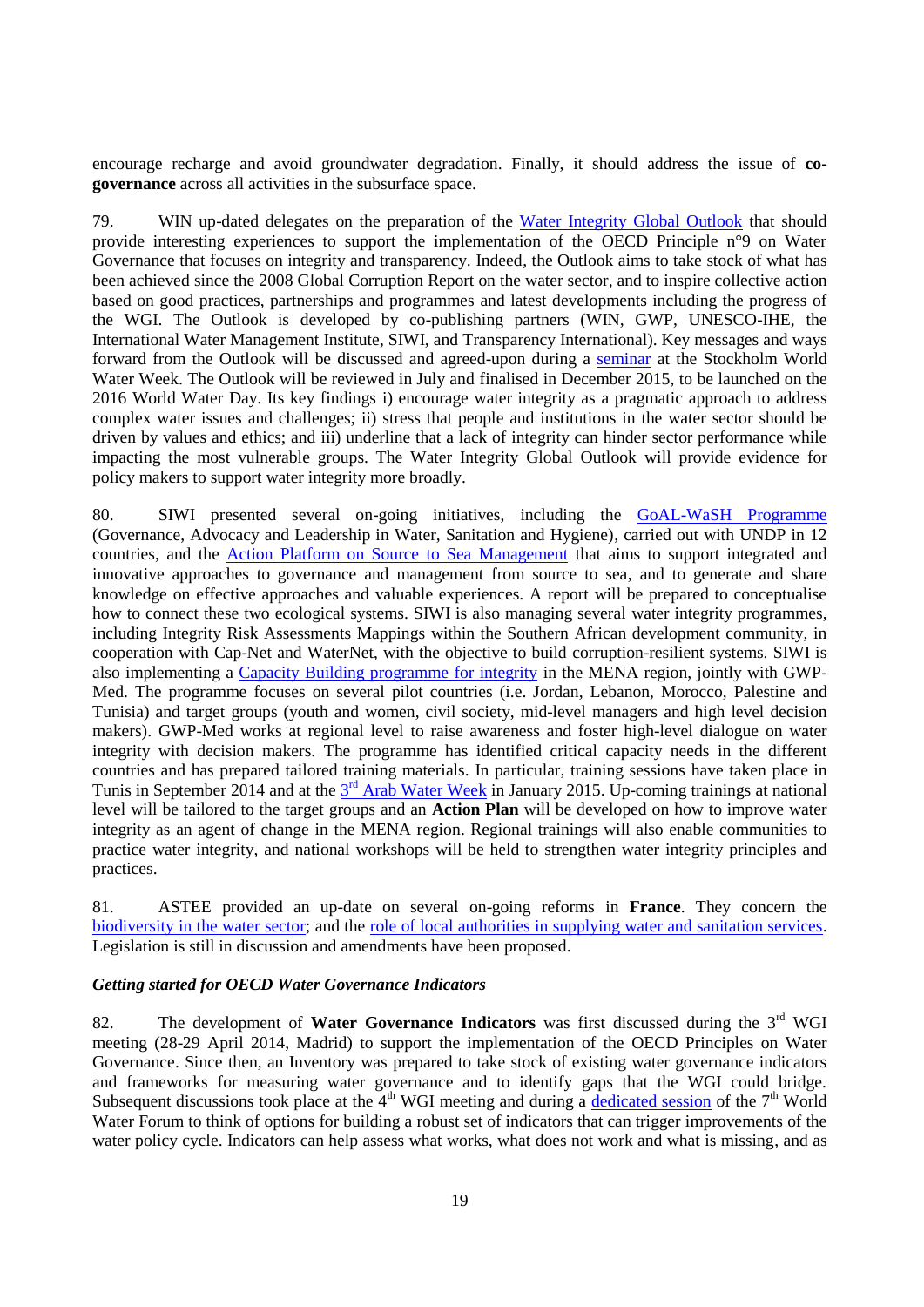such, they provide a common frame of reference for **bench-learning** and to enhance the availability of data for greater **accountability** and **transparency**.

83. The Inventory of existing instruments for measuring water governance revealed that there is at present no systemic framework for measuring all the dimensions of water governance, which is needed to identify and scale up international best practices and assist countries in reaching the 12 Principles on water governance. The scoping note prepared by the Secretariat identifies several challenges that arise when measuring water governance and which relate to the **multi-dimensional** and complex nature of water governance; the related **uncertainties** of each context; the difficult **comparability** across a diversity of countries; and the difficulty in establishing **causality** between instruments and results. The scoping note addresses 10 questions that state where we stand and pave the way of where we want to go. The objective of water governance indicators will be to determine whether the framework conditions and/or governance mechanisms are in place across levels of government to implement the OECD Principles in practice. Therefore, the indicators should:

- reflect **different scales** to enhance multi-level coordination;
- encompass **input** indicators, **process** indicators, and **outcome** indicators;
- be q**ualitative** and **quantitative**, **operational** and **governance-related**, and **objective-driven** rather than data-driven; and
- be **practical**, **participatory**, **relevant** and **real**.

84. Getting credible, valid and useful data requires an **input-based and bottom-up process** in order to foster synergies across institutions, to draw from a range of expertise and knowledge, and to minimise the risk of "too safe" indicators or "too poorly" measurable ones. The indicators should require producing and collecting data at the **least cost** for society, hence they should be simple, affordable and practical. Ultimately, indicators are not an end, but should be used to **trigger discussion** for improving the water policy cycle and reducing asymmetric information. They should benefit **various categories of stakeholders** (governments, basin organisations, service providers, donors, civil society) to help them mainstream good governance into their daily practices. The scoping note also includes some suggestions regarding:

- **Monitoring**: the WGI would assist in the monitoring of the Principles, under the umbrella and guidance of the RDPC, based on information produced and collected by the Secretariat, in cooperation with WGI members and regional/local networks and umbrella organisations;
- **Replicability**: the indicators would be collected every 3 years and a reality check (pilot tests, etc.) would help judge their replicability in time (i.e. suitability and effectiveness) and in space, through a stage approach;
- **Disclosure of information**: the indicators would take the form of a triennial OECD publication "Water Governance at a Glance", also available as a web-based instrument for data visualisation and consultation, and which would include "profiles" for each interested country with institutional mapping, basic facts and figures, good practices for each Principle, and a traffic light type of assessment system showing areas of improvement.

85. The next steps for pursuing the development of the indicators will consist in collecting written comments from WGI members on the scoping note and the Inventory by 6 July 2015. WGI members will be mobilised to help **identify milestone events and workshops** where further discussion and agreement on indicators could take place. They will be invited to provide guidance for **choosing indicators at different scales** and for selecting the **relevant existing sources** to collect sectoral data.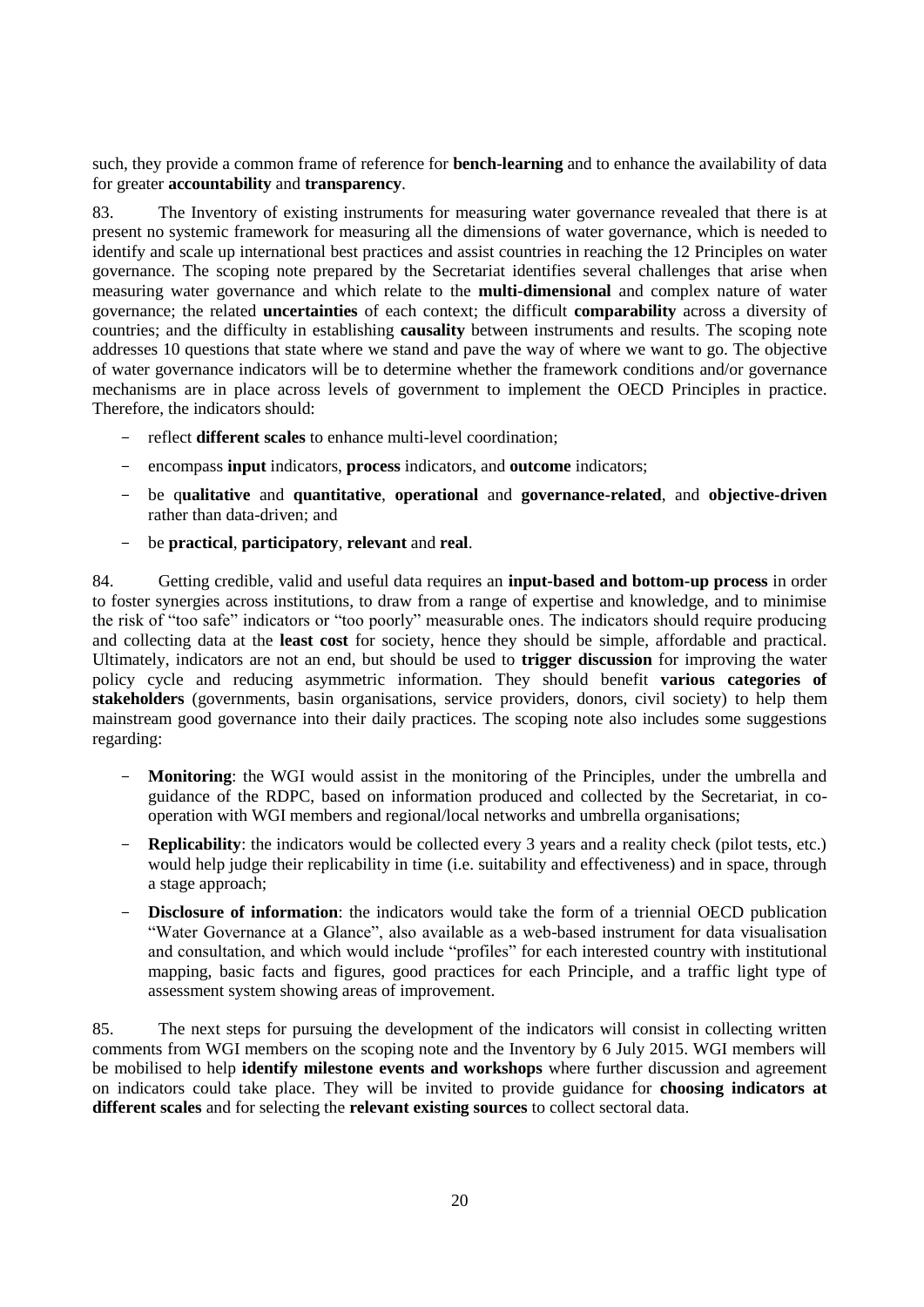86. INBO shared its experience in developing [IWRM indicators in transboundary basins.](http://www.inbo-news.org/IMG/pdf/12_AlainBernard.pdf) The challenge lies in developing different indicators and information to serve different purposes, whether as a basis for dialogue between stakeholders in a basin to follow the implementation of actions, or to inform the public. In the case of transboundary basins, two series of indicators were required to evaluate the **efficiency of actions** undertaken and to evaluate the **quality of basin governance**. Another challenge lies in the collection of data, which is mainly produced on the ground and by riparian countries in the case of transboundary basins. It is often fragmented, dispersed, heterogeneous, incomplete, and rarely comparable. Therefore, it is necessary to define common standards to compare information produced by various stakeholders. Organising an efficient information system on water requires a highly complex chain from data production to transfer, conservation, interpretation and use for different purposes. In addition, data should cover a wide range of issues related to water quality and quantity, surface and groundwater, various ecosystems (estuaries, coastal waters), land use (forest, agriculture), economic sectors, and risks (erosion, flood, drought). INBO set up a project on indicators for African transboundary river basin authorities to develop **key performance indicators** looking at governance body and policy at various levels (international, national, local). The difficulty lied in the lack of quality information and the need to create indicators usable for all authorities.

87. NARBO presented its [benchmarking system for river basin organisations.](http://www.narbo.jp/benchmarking.html) The exercise relies on 4 steps: i) assessing the situation using **IWRM indicators**; ii) evaluating the quality of IWRM frameworks looking at various aspects such as stakeholder engagement; iii) applying existing guidelines (e.g. INBO/GWP's handbooks, UNESCO's IWRM guideline, etc.) supporting improvement; and iv) developing a **concrete tailored programme** fit to each basin to improve the institutional framework and financial arrangements. NARBO' [Smart Implementation of IWRM](http://eng.worldwaterforum7.org/program/program.asp?program_seq=496) concept was presented as part of the Asia-Pacific process of the 7<sup>th</sup> World Water Forum.

88. Suez Environnement is under-going a **materiality test** as part of its corporate transformation to be better aligned with its stakeholders. The objective is to cross-check the **financial and non-financial visions** of the company by evaluating 50 priority issues across a sample of 1,000 stakeholders. As such, Suez Environnement is the first company to conduct such a **large consultation** and will share the methodology and results with WGI members.

### *Group discussion*

89. The Butterfly Effect congratulated the Secretariat for the scoping note. When developing and using indicators, the emphasis should be on "**learning**" **and "inviting" stakeholders** to collect information and to contribute, even when objectives and targets have not been reached, but rather to know that actions are taken and progress is made. This approach is likely to be reflected in the SDG monitoring system in order for countries to present information on where they stand. The set of indicators should also be **understandable** by all actors concerned, not only experts. It will also be critical for indicators to measure the **involvement** and the **impact of different groups of actors**, such as what is done and tested by the [UN Water Assessment Program](http://www.unesco.org/new/en/natural-sciences/environment/water/wwap/) on gender equality. It will also be crucial to link the development of water governance indicators and the collection of data to the [post-2015 process.](https://sustainabledevelopment.un.org/post2015)

90. K-water underlined that **data may be biased** depending on which actor collects it. Therefore, it will be critical to involve as many stakeholders as possible in each country and basin to assess the governance frameworks. International and regional institutions such as ADB, NARBO, INBO and the World Bank will have a key role to play in this regard as well.

91. Deltares has used existing water data to develop preliminary indicators to support the implementation of the OECD Principles, some of which are harder than others to measure. In addition, the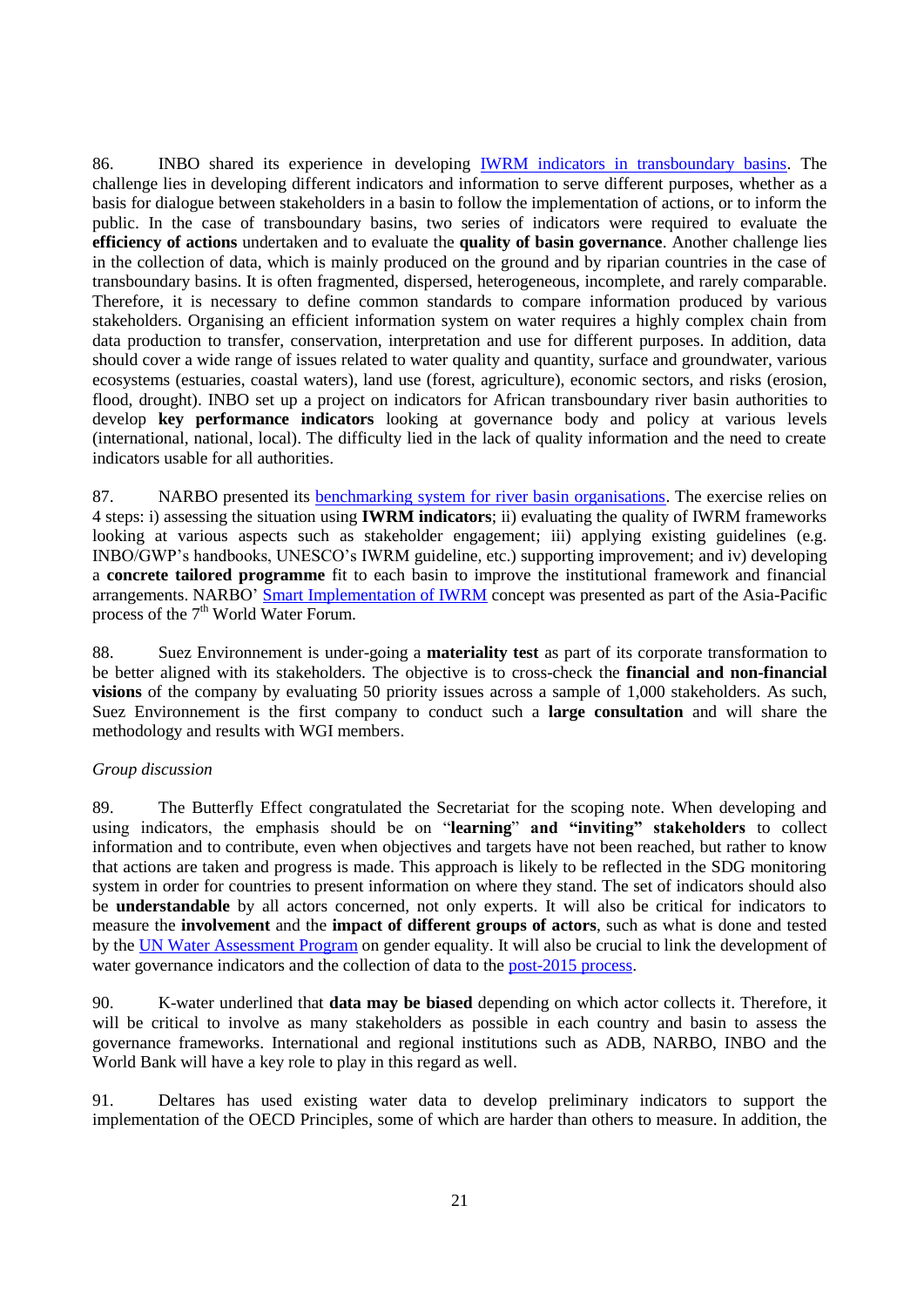set of indicators to be developed should take into consideration the fact that some **governance topics are cross-cutting** (e.g. transparency, stakeholder engagement).

92. WIN suggested clarifying the **semantic** used in the scoping note (e.g. indicator "system", indicator "framework", etc.) to make sure the vocabulary is coherent. Indicators should imply both bottomup and top-down processes (in collecting data, reporting results, etc.) and should inspire actions, learning and improvement. The question of *who* will monitor should be further discussed and countries, within and outside the OECD, which are interested to **pilot test** the indicators should be identified.

93. ASTEE congratulated the Secretariat on the scoping note and committed to send written comments.

94. China welcomed the OECD Principles on Water Governance and the discussion on water governance indicators. It was recommended to develop a **simple and practical indicator system** to ensure it is usable by all. It was suggested that indicators look at **performance and results**. As such, performance indicators could be applied to countries with similar institutional settings, while result indicators could be used for countries that have different political arrangements and social background.

95. SIWI thanked the Secretariat for the scoping note, which paves the way for developing the analytical framework of the indicators. The issue of **scale** will be critical when supporting the implementation of the Principles at the national or the local level. It will also be crucial to address the issue of **who pays** and invests in monitoring and data collection. Collective thinking will be needed to consider how to overcome the funding barrier. It will be important to seize the opportunity of the SDGs' monitoring system, which will attract global attention, to piggy-back on this international process and make sure that the efforts of the WGI are relevant in this framework.

96. Turkey reminded delegates that the OECD Principles state that the OECD will "assist interested Members and non-Members in reaching these standards and **identifying best practices**. In its future work, the Regional Development Policy Committee will make the necessary proposals for the follow-up on the Principles". Issues such as monitoring and indicators are sensitive and will require extensive discussions at OECD level before undertaking such an exercise. Turkey also expressed that it took the WGI two years to finalise the Principles, therefore more time will be needed to develop the Indicators.

97. UNESCO-IHP related past experience in developing [sustainability indicators](http://unesdoc.unesco.org/images/0014/001497/149754e.pdf) to underline that the number of indicators to be defined should not be excessive and remain manageable for governments and stakeholders. The scoping note provides a valuable framework for thinking about different aspects of indicators that can fit different purposes and as such, serve as a **"how-to" guide** for building intelligent sets of indicators. UNESCO has worked on developing a methodology and a set of variables and indicators for a global project on transboundary aquifers to guide **integrated groundwater assessment** [\(GEF](http://www.geftwap.org/publications/methodologies-for-the-gef-transboundary-assessment-programme-1)  [Transboundary Waters Assessment Programme](http://www.geftwap.org/publications/methodologies-for-the-gef-transboundary-assessment-programme-1) - TWAP). The indicators were subsequently tested in 3 regions in the framework of the [GGRETA Project](http://www.groundwatercop.iwlearn.net/ggreta) and contribute to the development of another set of legal/institutional indicators that could complement the Inventory prepared by the Secretariat.

98. GWP-Med called for ensuring that the content of the indicators is aligned with the SDGs and that the process for developing the indicators echoes existing mechanisms at **regional** (AMCOW, ANBO) and **political** (UfM, League of Arab states) levels.

99. The Netherlands encouraged the indicators to be as **simple** as possible and to focus on the **"needto-knows"** in order to help governments and the broader range of stakeholders in making good governance happen and in providing the enabling environment for attracting water investments.